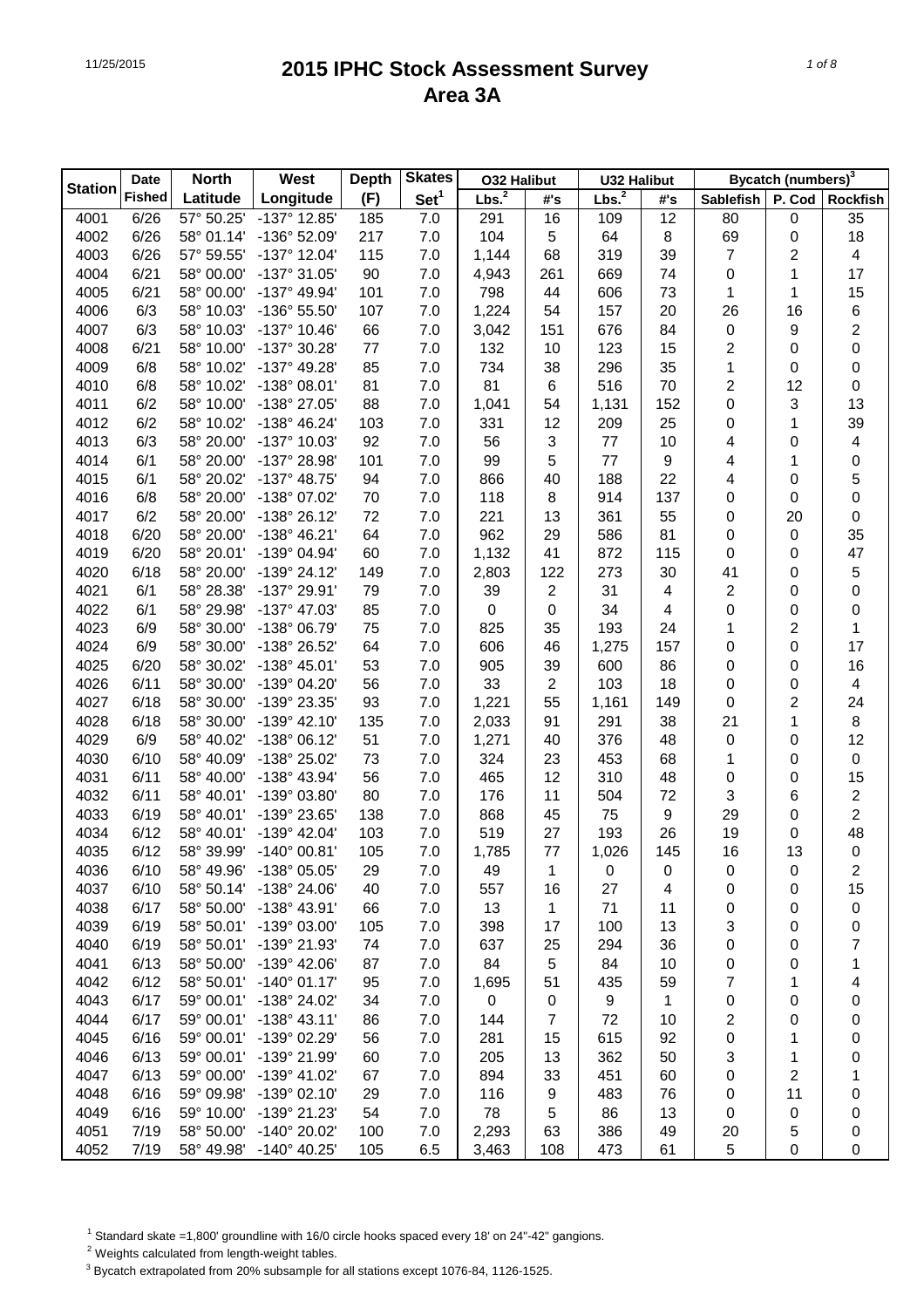|                | Date          | <b>North</b> | West                  | <b>Depth</b> | <b>Skates</b>    | <b>O32 Halibut</b> |                | <b>U32 Halibut</b> |     |                  | Bycatch (numbers) <sup>3</sup> |                  |
|----------------|---------------|--------------|-----------------------|--------------|------------------|--------------------|----------------|--------------------|-----|------------------|--------------------------------|------------------|
| <b>Station</b> | <b>Fished</b> | Latitude     | Longitude             | (F)          | Set <sup>1</sup> | Lbs. <sup>2</sup>  | #'s            | Lbs. <sup>2</sup>  | #'s | Sablefish        | P. Cod                         | <b>Rockfish</b>  |
| 4053           | 7/18          | 59° 00.04'   | $-140^{\circ}$ 01.18' | 72           | 7.0              | 1,926              | 67             | 651                | 93  | $\boldsymbol{0}$ | 0                              | 5                |
| 4054           | 7/19          | 59° 00.25'   | -140° 19.98'          | 84           | 7.0              | 2,129              | 61             | 886                | 119 | $\pmb{0}$        | 0                              | 25               |
| 4055           | 7/20          | 59° 00.02'   | $-140^{\circ}$ 38.78' | 98           | 7.0              | 2,075              | 68             | 786                | 99  | 15               | 0                              | $\pmb{0}$        |
| 4056           | 7/20          | 59° 00.18'   | -140° 59.20'          | 105          | 7.0              | 3,387              | 127            | 953                | 125 | 15               | 10                             | 5                |
| 4057           | 7/17          | 59° 10.02'   | -139° 40.87'          | 71           | 7.0              | 101                | 6              | 105                | 13  | 0                | 0                              | $\pmb{0}$        |
| 4058           | 7/18          | 59° 09.98'   | -139° 59.85'          | 63           | 7.0              | 1,077              | 37             | 387                | 58  | 0                | 10                             | $\pmb{0}$        |
| 4059           | 7/18          | 59° 10.00'   | -140° 20.32'          | 70           | 7.0              | 2,337              | 74             | 511                | 82  | 0                | 0                              | $\pmb{0}$        |
| 4060           | 7/20          | 59° 10.02'   | -140° 39.95'          | 82           | 7.0              | 1,571              | 56             | 1,264              | 167 | 0                | 0                              | $\pmb{0}$        |
| 4061           | 7/21          | 59° 09.98'   | $-140^{\circ}$ 58.88' | 99           | 7.0              | 3,077              | 112            | 997                | 127 | 0                | 0                              | 0                |
| 4062           | 7/21          | 59° 10.00'   | -141° 17.59'          | 185          | 7.0              | 411                | 19             | 51                 | 6   | 64               | 0                              | 10               |
| 4063           | 7/22          | 59° 09.92'   | -141° 38.02'          | 119          | 7.0              | 3,315              | 137            | 146                | 17  | 185              | 5                              | 10               |
| 4064           | 7/17          | 59° 19.99'   | -139° 39.98'          | 84           | 7.0              | 15                 | 1              | $\pmb{0}$          | 0   | 0                | 0                              | $\pmb{0}$        |
| 4065           | 7/17          | 59° 19.81'   | -139° 59.91'          | 87           | 7.0              | $\mathbf 0$        | 0              | $\mathbf 0$        | 0   | 0                | 0                              | $\pmb{0}$        |
| 4066           | 7/26          | 59° 19.87'   | -140° 19.99'          | 69           | 7.0              | 1,171              | 31             | 323                | 46  | 0                | 5                              | $\pmb{0}$        |
| 4067           | 7/26          | 59° 19.98'   | $-140^{\circ}$ 39.12' | 76           | 7.0              | 414                | 15             | 519                | 71  | 0                | 5                              | $\pmb{0}$        |
| 4068           | 7/21          | 59° 19.99'   | $-140^{\circ}$ 58.86' | 87           | 7.0              | 1,947              | 66             | 857                | 118 | 0                | 0                              | 0                |
| 4069           | 7/22          | 59° 20.26'   | -141° 17.95'          | 181          | 7.0              | 940                | 40             | 36                 | 5   | 64               | 0                              | 10               |
| 4070           | 7/22          | 59° 19.98'   | $-141^{\circ}$ 38.06' | 103          | 7.0              | 4,480              | 173            | 708                | 86  | 5                | 5                              | $\pmb{0}$        |
| 4072           | 7/25          | 59° 29.95'   | -139° 59.92'          | 58           | 7.0              | 62                 | 3              | 22                 | 3   | 0                | 0                              | 0                |
| 4073           | 7/25          | 59° 30.12'   | $-140^{\circ}$ 19.00' | 123          | 7.0              | 1,303              | 45             | 114                | 13  | 20               | 5                              | 94               |
| 4074           | 7/26          | 59° 30.16'   | -140° 39.02'          | 152          | 7.0              | 729                | 27             | 63                 | 7   | 25               | 0                              | 70               |
| 4075           | 7/27          | 59° 29.98'   | $-140^{\circ} 59.12'$ | 159          | 7.0              | 654                | 27             | 76                 | 9   | 70               | 5                              | 5                |
| 4076           | 7/27          | 59° 29.96'   | -141° 19.02'          | 90           | 7.0              | 239                | 9              | 15                 | 2   | 5                | 0                              | $\pmb{0}$        |
| 4077           | 7/28          | 59° 30.02'   | $-141°38.11'$         | 87           | 7.0              | 42                 | $\overline{c}$ | $\pmb{0}$          | 0   | 0                | 0                              | $\pmb{0}$        |
| 4078           | 7/29          | 59° 30.21'   | $-141^{\circ}57.97'$  | 96           | 7.0              | 303                | 17             | 27                 | 4   | 5                | 0                              | 5                |
| 4079           | 7/25          | 59° 40.01'   | -139° 58.27'          | 79           | 7.0              | 608                | 23             | 115                | 13  | 0                | 15                             | $\pmb{0}$        |
| 4080           | 7/27          | 59° 40.02'   | $-140^{\circ}$ 58.98' | 28           | 7.0              | 314                | 12             | 98                 | 13  | 0                | 10                             | $\pmb{0}$        |
| 4081           | 7/28          | 59° 40.16'   | $-141^{\circ}$ 18.96' | 34           | 7.0              | 294                | 14             | 288                | 39  | 0                | 0                              | $\pmb{0}$        |
| 4082           | 7/28          | 59° 39.95'   | $-141^{\circ}$ 38.22' | 50           | 7.0              | 384                | 12             | 47                 | 6   | 0                | 0                              | $\pmb{0}$        |
| 4083           | 7/29          | 59° 40.08'   | $-141^{\circ} 58.00'$ | 79           | 7.0              | 202                | 9              | 55                 | 7   | 10               | 0                              | $\pmb{0}$        |
| 4084           | 7/30          | 59° 39.99'   | -142° 18.36'          | 118          | 7.0              | 662                | 29             | 132                | 16  | 5                | 0                              | 0                |
| 4085           | 8/4           | 59° 39.98'   | -142° 38.09'          | 211          | 7.0              | 192                | 13             | 75                 | 8   | 50               | 0                              | 50               |
| 4086           | 8/4           | 59° 39.99'   | $-142^{\circ}$ 57.76' | 111          | 7.0              | 2,574              | 113            | 320                | 39  | 20               | 5                              | $\boldsymbol{0}$ |
| 4087           | 8/5           | 59° 39.99'   | $-143^{\circ}$ 17.16  | 147          | 7.0              | 3,050              | 102            | 27                 | 4   | 70               | 0                              | 20               |
| 4088           | 8/6           | 59° 40.00'   | -143° 37.05'          | 83           | 7.0              | 4,821              | 150            | 459                | 56  | $\mathbf 0$      | 25                             | 15               |
| 4089           | 8/6           | 59° 39.99'   | $-143^{\circ}$ 57.21  | 71           | 7.0              | 1,805              | 87             | 757                | 99  | 0                | 5                              | 15               |
| 4090           | 8/7           | 59° 39.86'   | -144° 17.09'          | 91           | 7.0              | 1,141              | 33             | 75                 | 8   | 5                | 0                              | 15               |
| 4091           | 8/7           | 59° 40.00'   | -144° 37.22'          | 81           | 7.0              | 121                | $\overline{7}$ | 42                 | 5   | 0                | 0                              | 0                |
| 4092           | 7/30          | 59° 50.05'   | $-141^{\circ} 59.06'$ | 36           | 7.0              | 474                | 26             | 395                | 55  | 0                | 0                              | 0                |
| 4093           | 7/30          | 59° 50.08'   | -142° 17.98'          | 47           | 7.0              | 4,653              | 135            | 560                | 76  | 0                | 5                              | 0                |
| 4094           | 8/3           | 59° 49.97'   | -142° 38.23'          | 90           | 7.0              | 2,964              | 83             | 226                | 27  | 0                | 10                             | 10               |
| 4095           | 8/4           | 59° 49.97'   | -142° 58.29'          | 94           | 7.0              | 463                | 20             | 36                 | 5   | 0                | 0                              | 0                |
| 4096           | 8/5           | 59° 49.95'   | $-143^{\circ}$ 18.00' | 121          | 7.0              | 1,221              | 50             | 98                 | 12  | 15               | 0                              | 0                |
| 4097           | 8/5           | 59° 49.95'   | -143° 38.09'          | 153          | 7.0              | 1,097              | 36             | $\overline{4}$     | 1   | 64               | 10                             | 89               |
| 4098           | 8/6           | 59° 49.96'   | -143° 58.02'          | 53           | 7.0              | 338                | 10             | 90                 | 13  | 0                | 0                              | 0                |
| 4099           | 8/7           | 59° 50.03'   | -144° 18.20'          | 35           | 7.0              | 327                | 12             | 232                | 38  | 0                | 55                             | 0                |
| 4100           | 8/3           | 59° 59.98'   | -142° 39.06'          | 43           | 7.0              | 913                | 28             | 171                | 25  | 0                | 0                              | 0                |
| 4101           | 8/3           | 60° 00.02'   | -142° 59.28'          | 61           | 7.0              | 1,126              | 59             | 387                | 46  | 0                | 0                              | 0                |
| 4102           | 6/24          | 59° 20.11'   | $-146^{\circ}$ 15.63' | 144          | 7.0              | 609                | 33             | 208                | 28  | 40               | 15                             | 15               |
| 4103           | 6/24          | 59° 20.27'   | -146° 35.49'          | 78           | 7.0              | 637                | 30             | 415                | 55  | $\pmb{0}$        | 35                             | 5                |
| 4104           | 6/17          | 59° 19.87'   | $-146^{\circ}$ 55.22' | 103          | 7.0              | 832                | 43             | 366                | 46  | 35               | 5                              | 5                |

<sup>1</sup> Standard skate =1,800' groundline with 16/0 circle hooks spaced every 18' on 24"-42" gangions.

2 Weights calculated from length-weight tables.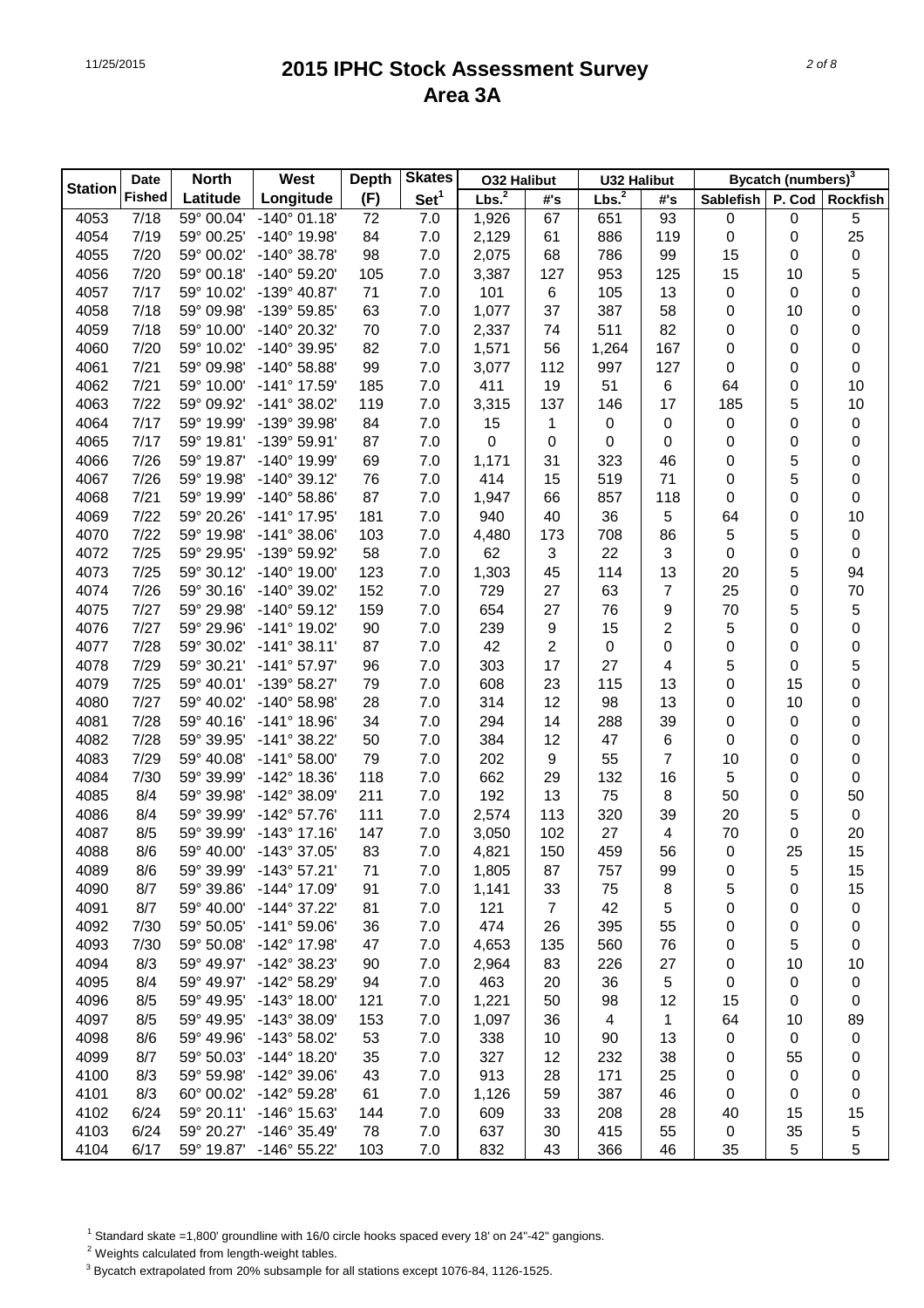| Lbs. <sup>2</sup><br>Lbs. <sup>2</sup><br><b>Fished</b><br>Set <sup>1</sup><br>Latitude<br>Longitude<br>(F)<br>P. Cod<br>#'s<br>#'s<br><b>Sablefish</b><br><b>Rockfish</b><br>4105<br>6/17<br>59° 20.04'<br>$-147^{\circ}$ 14.89'<br>7.0<br>31<br>87<br>102<br>560<br>289<br>38<br>$\boldsymbol{0}$<br>$\pmb{0}$<br>37<br>282<br>38<br>109<br>4106<br>6/25<br>59° 29.94'<br>-145° 17.02'<br>74<br>7.0<br>903<br>$\boldsymbol{0}$<br>0<br>6/26<br>-145° 55.23'<br>92<br>7.0<br>27<br>250<br>33<br>5<br>4107<br>59° 30.15'<br>483<br>10<br>10<br>3<br>10<br>6/24<br>59° 29.87'<br>$-146°35.17'$<br>50<br>7.0<br>45<br>38<br>6<br>$\pmb{0}$<br>5<br>4108<br>6/23<br>59° 29.83'<br>-146° 54.02'<br>7.0<br>32<br>100<br>13<br>15<br>54<br>4109<br>101<br>605<br>$\pmb{0}$<br>6/17<br>$-147^{\circ}$ 14.00'<br>118<br>7.0<br>17<br>$\overline{7}$<br>1<br>$\pmb{0}$<br>4110<br>59° 30.19'<br>1<br>$\boldsymbol{0}$<br>0<br>7.0<br>5<br>31<br>6<br>0<br>4111<br>6/16<br>59° 30.07'<br>$-147^{\circ}$ 34.74'<br>61<br>126<br>0<br>0<br>6/25<br>$-145^{\circ}$ 34.01'<br>7.0<br>34<br>5<br>5<br>0<br>4112<br>59° 39.90'<br>59<br>119<br>4<br>0<br>6/26<br>-145° 54.05'<br>7.0<br>27<br>87<br>0<br>4113<br>59° 39.88'<br>44<br>359<br>598<br>0<br>0<br>-146° 13.94'<br>46<br>81<br>5<br>162<br>26<br>0<br>4114<br>6/26<br>59° 40.06'<br>7.0<br>0<br>0<br>6/23<br>$-146°34.01'$<br>7.0<br>811<br>35<br>411<br>51<br>$\boldsymbol{0}$<br>0<br>4115<br>59° 40.06'<br>48<br>0<br>$\overline{c}$<br>6/23<br>$-146°52.77'$<br>0<br>14<br>0<br>0<br>4116<br>59° 39.88'<br>60<br>7.0<br>$\pmb{0}$<br>0<br>22<br>6/16<br>-147° 13.69'<br>7.0<br>15<br>0<br>4117<br>59° 39.94'<br>92<br>250<br>170<br>10<br>0<br>92<br>7.0<br>150<br>7<br>84<br>11<br>$\pmb{0}$<br>0<br>4118<br>6/16<br>59° 39.83'<br>$-147^{\circ}$ 32.86'<br>0<br>-144° 57.98'<br>7.0<br>84<br>511<br>59<br>45<br>0<br>4119<br>7/9<br>59° 50.05'<br>109<br>2,104<br>10<br>-145° 53.02'<br>56<br>3<br>51<br>6<br>0<br>4120<br>6/30<br>59° 49.92'<br>7.0<br>34<br>$\boldsymbol{0}$<br>0<br>15<br>$-146^{\circ}$ 13.40'<br>33<br>141<br>4121<br>6/30<br>59° 50.30'<br>7.0<br>10<br>439<br>58<br>0<br>0<br>5<br>4122<br>6/22<br>-146° 33.03'<br>37<br>7.0<br>679<br>95<br>59° 49.97'<br>1,837<br>68<br>0<br>0<br>6/22<br>$-146°52.81'$<br>42<br>7.0<br>8<br>764<br>111<br>0<br>4123<br>59° 49.99'<br>154<br>0<br>0<br>6/21<br>$-147^{\circ}$ 13.37'<br>7.0<br>306<br>20<br>217<br>25<br>$\boldsymbol{0}$<br>15<br>$\pmb{0}$<br>4124<br>59° 50.01'<br>77<br>4125<br>-144° 39.66'<br>7.0<br>50<br>207<br>25<br>30<br>60<br>$\pmb{0}$<br>7/9<br>59° 59.80'<br>126<br>1,104<br>5<br>-144° 58.94'<br>73<br>7.0<br>56<br>325<br>40<br>4126<br>7/8<br>59° 59.77'<br>857<br>$\boldsymbol{0}$<br>0<br>$\pmb{0}$<br>4127<br>-145° 15.94'<br>69<br>7.0<br>42<br>188<br>23<br>7/8<br>60° 00.03'<br>858<br>0<br>0<br>$-146^{\circ}$ 11.80'<br>34<br>7.0<br>817<br>36<br>624<br>81<br>0<br>4128<br>6/30<br>59° 59.77'<br>0<br>0<br>6/22<br>-146° 32.28'<br>36<br>137<br>22<br>0<br>4129<br>59° 59.81'<br>7.0<br>$\mathbf 0$<br>0<br>0<br>0<br>6/21<br>-146° 52.05'<br>78<br>96<br>5<br>24<br>3<br>5<br>5<br>0<br>4130<br>59° 59.91'<br>7.0<br>3<br>6/21<br>7.0<br>135<br>5<br>24<br>$\boldsymbol{0}$<br>0<br>4131<br>60° 00.05'<br>$-147^{\circ}$ 11.54'<br>104<br>0<br>4132<br>$-145°31.21'$<br>50<br>7.0<br>1,081<br>51<br>394<br>46<br>5<br>0<br>7/7<br>60° 09.86'<br>0<br>4133<br>-145° 50.69'<br>7.0<br>1,315<br>285<br>35<br>$\boldsymbol{0}$<br>50<br>0<br>7/7<br>60° 10.03'<br>60<br>60<br>-146° 10.77'<br>45<br>7.0<br>1,207<br>47<br>372<br>55<br>5<br>5<br>$\pmb{0}$<br>4134<br>7/7<br>60° 09.95'<br>$-147°31.03'$<br>36<br>738<br>37<br>340<br>44<br>$\boldsymbol{0}$<br>59<br>10<br>4135<br>6/27<br>60° 10.09'<br>7.0<br>7/2<br>65<br>435<br>15<br>4136<br>60° 10.00'<br>$-147^{\circ}50.75'$<br>192<br>7.0<br>1,243<br>58<br>0<br>59<br>608<br>30<br>238<br>31<br>15<br>4137<br>6/27<br>60° 19.88'<br>$-147°31.61'$<br>71<br>7.0<br>0<br>90<br>4138<br>7/1<br>60° 30.02'<br>-146° 28.79'<br>38<br>7.0<br>47<br>414<br>10<br>1,303<br>60<br>0<br>$\pmb{0}$<br>4139<br>7/1<br>60° 30.07'<br>-146° 49.05'<br>7.0<br>658<br>38<br>22<br>$\mathbf 0$<br>5<br>$\pmb{0}$<br>221<br>186<br>-147° 09.82'<br>112<br>10<br>4140<br>7/1<br>60° 29.99'<br>108<br>7.0<br>12<br>0<br>169<br>15<br>0<br>3<br>4141<br>6/27<br>60° 29.91'<br>$-147^{\circ}$ 30.48'<br>110<br>7.0<br>40<br>160<br>22<br>168<br>15<br>0<br>398<br>53<br>5<br>10<br>4142<br>7/2<br>60° 28.71'<br>$-147^{\circ} 50.12'$<br>7.0<br>862<br>246<br>40<br>15<br>-146° 49.30'<br>$7.0\,$<br>5<br>4143<br>7/4<br>60° 39.94'<br>1,403<br>91<br>560<br>66<br>5<br>0<br>231<br>$7.0\,$<br>11<br>4144<br>7/4<br>60° 40.10'<br>$-147^{\circ}$ 08.88'<br>439<br>23<br>80<br>0<br>35<br>0<br>136<br>4145<br>60° 49.86'<br>$-147^{\circ}$ 07.78'<br>155<br>7.0<br>728<br>28<br>20<br>40<br>10<br>7/4<br>161<br>0<br>$-148°$ 10.01'<br>0<br>4146<br>7/3<br>60° 50.08'<br>169<br>7.0<br>753<br>29<br>$\pmb{0}$<br>15<br>20<br>0<br>-148° 33.81'<br>$10$<br>4147<br>5/28<br>58° 39.95'<br>7.0<br>444<br>28<br>157<br>55<br>129<br>18<br>140<br>$7.0\,$<br>15<br>4148<br>5/27<br>58° 40.18'<br>$-148°53.42'$<br>93<br>470<br>34<br>368<br>45<br>35<br>40<br>-148° 15.49'<br>$7.0\,$<br>20<br>4149<br>5/28<br>58° 49.95'<br>152<br>705<br>45<br>557<br>145<br>15<br>65<br>-148° 33.62'<br>$7.0\,$<br>228<br>5<br>35<br>4150<br>5/28<br>58° 47.94'<br>153<br>1,265<br>69<br>26<br>105<br>$7.0\,$<br>419<br>46<br>4151<br>5/27<br>58° 49.89'<br>$-148°53.46'$<br>138<br>2,396<br>45<br>45<br>54<br>143<br>5<br>235<br>4152<br>5/27<br>58° 50.00'<br>-149° 12.68'<br>114<br>7.0<br>1,572<br>91<br>28<br>90<br>20<br>4153<br>6/14<br>59° 00.48'<br>$-147^{\circ} 56.28'$<br>7.0<br>551<br>35<br>305<br>35<br>15<br>25<br>176<br>50<br>$-148°$ 14.48'<br>162<br>21<br>$20\,$<br>4154<br>5/29<br>58° 59.89'<br>7.0<br>1,549<br>74<br>119<br>124<br>69 |                | <b>Date</b> | <b>North</b> | West         | <b>Depth</b> | <b>Skates</b> | <b>032 Halibut</b> |    | U32 Halibut |    |    | Bycatch (numbers) <sup>3</sup> |           |
|----------------------------------------------------------------------------------------------------------------------------------------------------------------------------------------------------------------------------------------------------------------------------------------------------------------------------------------------------------------------------------------------------------------------------------------------------------------------------------------------------------------------------------------------------------------------------------------------------------------------------------------------------------------------------------------------------------------------------------------------------------------------------------------------------------------------------------------------------------------------------------------------------------------------------------------------------------------------------------------------------------------------------------------------------------------------------------------------------------------------------------------------------------------------------------------------------------------------------------------------------------------------------------------------------------------------------------------------------------------------------------------------------------------------------------------------------------------------------------------------------------------------------------------------------------------------------------------------------------------------------------------------------------------------------------------------------------------------------------------------------------------------------------------------------------------------------------------------------------------------------------------------------------------------------------------------------------------------------------------------------------------------------------------------------------------------------------------------------------------------------------------------------------------------------------------------------------------------------------------------------------------------------------------------------------------------------------------------------------------------------------------------------------------------------------------------------------------------------------------------------------------------------------------------------------------------------------------------------------------------------------------------------------------------------------------------------------------------------------------------------------------------------------------------------------------------------------------------------------------------------------------------------------------------------------------------------------------------------------------------------------------------------------------------------------------------------------------------------------------------------------------------------------------------------------------------------------------------------------------------------------------------------------------------------------------------------------------------------------------------------------------------------------------------------------------------------------------------------------------------------------------------------------------------------------------------------------------------------------------------------------------------------------------------------------------------------------------------------------------------------------------------------------------------------------------------------------------------------------------------------------------------------------------------------------------------------------------------------------------------------------------------------------------------------------------------------------------------------------------------------------------------------------------------------------------------------------------------------------------------------------------------------------------------------------------------------------------------------------------------------------------------------------------------------------------------------------------------------------------------------------------------------------------------------------------------------------------------------------------------------------------------------------------------------------------------------------------------------------------------------------------------------------------------------------------------------------------------------------------------------------------------------------------------------------------------------------------------------------------------------------------------------------------------------------------------------------------------------------------------------------------------------------------------------------------------------------------------------------------------------------------------------------------------------------------------------------------------------------------------------------------------------------------------------------------------------------------------------------------------------------------------------------------------------------------------------------------------------------------------------------------------------------------------------------------------------------------------------------------------------------------------------------------------------------------------------------------------------------------------------------------------------------------------------------|----------------|-------------|--------------|--------------|--------------|---------------|--------------------|----|-------------|----|----|--------------------------------|-----------|
|                                                                                                                                                                                                                                                                                                                                                                                                                                                                                                                                                                                                                                                                                                                                                                                                                                                                                                                                                                                                                                                                                                                                                                                                                                                                                                                                                                                                                                                                                                                                                                                                                                                                                                                                                                                                                                                                                                                                                                                                                                                                                                                                                                                                                                                                                                                                                                                                                                                                                                                                                                                                                                                                                                                                                                                                                                                                                                                                                                                                                                                                                                                                                                                                                                                                                                                                                                                                                                                                                                                                                                                                                                                                                                                                                                                                                                                                                                                                                                                                                                                                                                                                                                                                                                                                                                                                                                                                                                                                                                                                                                                                                                                                                                                                                                                                                                                                                                                                                                                                                                                                                                                                                                                                                                                                                                                                                                                                                                                                                                                                                                                                                                                                                                                                                                                                                                                                                                                                  | <b>Station</b> |             |              |              |              |               |                    |    |             |    |    |                                |           |
|                                                                                                                                                                                                                                                                                                                                                                                                                                                                                                                                                                                                                                                                                                                                                                                                                                                                                                                                                                                                                                                                                                                                                                                                                                                                                                                                                                                                                                                                                                                                                                                                                                                                                                                                                                                                                                                                                                                                                                                                                                                                                                                                                                                                                                                                                                                                                                                                                                                                                                                                                                                                                                                                                                                                                                                                                                                                                                                                                                                                                                                                                                                                                                                                                                                                                                                                                                                                                                                                                                                                                                                                                                                                                                                                                                                                                                                                                                                                                                                                                                                                                                                                                                                                                                                                                                                                                                                                                                                                                                                                                                                                                                                                                                                                                                                                                                                                                                                                                                                                                                                                                                                                                                                                                                                                                                                                                                                                                                                                                                                                                                                                                                                                                                                                                                                                                                                                                                                                  |                |             |              |              |              |               |                    |    |             |    |    |                                |           |
|                                                                                                                                                                                                                                                                                                                                                                                                                                                                                                                                                                                                                                                                                                                                                                                                                                                                                                                                                                                                                                                                                                                                                                                                                                                                                                                                                                                                                                                                                                                                                                                                                                                                                                                                                                                                                                                                                                                                                                                                                                                                                                                                                                                                                                                                                                                                                                                                                                                                                                                                                                                                                                                                                                                                                                                                                                                                                                                                                                                                                                                                                                                                                                                                                                                                                                                                                                                                                                                                                                                                                                                                                                                                                                                                                                                                                                                                                                                                                                                                                                                                                                                                                                                                                                                                                                                                                                                                                                                                                                                                                                                                                                                                                                                                                                                                                                                                                                                                                                                                                                                                                                                                                                                                                                                                                                                                                                                                                                                                                                                                                                                                                                                                                                                                                                                                                                                                                                                                  |                |             |              |              |              |               |                    |    |             |    |    |                                |           |
|                                                                                                                                                                                                                                                                                                                                                                                                                                                                                                                                                                                                                                                                                                                                                                                                                                                                                                                                                                                                                                                                                                                                                                                                                                                                                                                                                                                                                                                                                                                                                                                                                                                                                                                                                                                                                                                                                                                                                                                                                                                                                                                                                                                                                                                                                                                                                                                                                                                                                                                                                                                                                                                                                                                                                                                                                                                                                                                                                                                                                                                                                                                                                                                                                                                                                                                                                                                                                                                                                                                                                                                                                                                                                                                                                                                                                                                                                                                                                                                                                                                                                                                                                                                                                                                                                                                                                                                                                                                                                                                                                                                                                                                                                                                                                                                                                                                                                                                                                                                                                                                                                                                                                                                                                                                                                                                                                                                                                                                                                                                                                                                                                                                                                                                                                                                                                                                                                                                                  |                |             |              |              |              |               |                    |    |             |    |    |                                |           |
|                                                                                                                                                                                                                                                                                                                                                                                                                                                                                                                                                                                                                                                                                                                                                                                                                                                                                                                                                                                                                                                                                                                                                                                                                                                                                                                                                                                                                                                                                                                                                                                                                                                                                                                                                                                                                                                                                                                                                                                                                                                                                                                                                                                                                                                                                                                                                                                                                                                                                                                                                                                                                                                                                                                                                                                                                                                                                                                                                                                                                                                                                                                                                                                                                                                                                                                                                                                                                                                                                                                                                                                                                                                                                                                                                                                                                                                                                                                                                                                                                                                                                                                                                                                                                                                                                                                                                                                                                                                                                                                                                                                                                                                                                                                                                                                                                                                                                                                                                                                                                                                                                                                                                                                                                                                                                                                                                                                                                                                                                                                                                                                                                                                                                                                                                                                                                                                                                                                                  |                |             |              |              |              |               |                    |    |             |    |    |                                |           |
|                                                                                                                                                                                                                                                                                                                                                                                                                                                                                                                                                                                                                                                                                                                                                                                                                                                                                                                                                                                                                                                                                                                                                                                                                                                                                                                                                                                                                                                                                                                                                                                                                                                                                                                                                                                                                                                                                                                                                                                                                                                                                                                                                                                                                                                                                                                                                                                                                                                                                                                                                                                                                                                                                                                                                                                                                                                                                                                                                                                                                                                                                                                                                                                                                                                                                                                                                                                                                                                                                                                                                                                                                                                                                                                                                                                                                                                                                                                                                                                                                                                                                                                                                                                                                                                                                                                                                                                                                                                                                                                                                                                                                                                                                                                                                                                                                                                                                                                                                                                                                                                                                                                                                                                                                                                                                                                                                                                                                                                                                                                                                                                                                                                                                                                                                                                                                                                                                                                                  |                |             |              |              |              |               |                    |    |             |    |    |                                |           |
|                                                                                                                                                                                                                                                                                                                                                                                                                                                                                                                                                                                                                                                                                                                                                                                                                                                                                                                                                                                                                                                                                                                                                                                                                                                                                                                                                                                                                                                                                                                                                                                                                                                                                                                                                                                                                                                                                                                                                                                                                                                                                                                                                                                                                                                                                                                                                                                                                                                                                                                                                                                                                                                                                                                                                                                                                                                                                                                                                                                                                                                                                                                                                                                                                                                                                                                                                                                                                                                                                                                                                                                                                                                                                                                                                                                                                                                                                                                                                                                                                                                                                                                                                                                                                                                                                                                                                                                                                                                                                                                                                                                                                                                                                                                                                                                                                                                                                                                                                                                                                                                                                                                                                                                                                                                                                                                                                                                                                                                                                                                                                                                                                                                                                                                                                                                                                                                                                                                                  |                |             |              |              |              |               |                    |    |             |    |    |                                |           |
|                                                                                                                                                                                                                                                                                                                                                                                                                                                                                                                                                                                                                                                                                                                                                                                                                                                                                                                                                                                                                                                                                                                                                                                                                                                                                                                                                                                                                                                                                                                                                                                                                                                                                                                                                                                                                                                                                                                                                                                                                                                                                                                                                                                                                                                                                                                                                                                                                                                                                                                                                                                                                                                                                                                                                                                                                                                                                                                                                                                                                                                                                                                                                                                                                                                                                                                                                                                                                                                                                                                                                                                                                                                                                                                                                                                                                                                                                                                                                                                                                                                                                                                                                                                                                                                                                                                                                                                                                                                                                                                                                                                                                                                                                                                                                                                                                                                                                                                                                                                                                                                                                                                                                                                                                                                                                                                                                                                                                                                                                                                                                                                                                                                                                                                                                                                                                                                                                                                                  |                |             |              |              |              |               |                    |    |             |    |    |                                |           |
|                                                                                                                                                                                                                                                                                                                                                                                                                                                                                                                                                                                                                                                                                                                                                                                                                                                                                                                                                                                                                                                                                                                                                                                                                                                                                                                                                                                                                                                                                                                                                                                                                                                                                                                                                                                                                                                                                                                                                                                                                                                                                                                                                                                                                                                                                                                                                                                                                                                                                                                                                                                                                                                                                                                                                                                                                                                                                                                                                                                                                                                                                                                                                                                                                                                                                                                                                                                                                                                                                                                                                                                                                                                                                                                                                                                                                                                                                                                                                                                                                                                                                                                                                                                                                                                                                                                                                                                                                                                                                                                                                                                                                                                                                                                                                                                                                                                                                                                                                                                                                                                                                                                                                                                                                                                                                                                                                                                                                                                                                                                                                                                                                                                                                                                                                                                                                                                                                                                                  |                |             |              |              |              |               |                    |    |             |    |    |                                |           |
|                                                                                                                                                                                                                                                                                                                                                                                                                                                                                                                                                                                                                                                                                                                                                                                                                                                                                                                                                                                                                                                                                                                                                                                                                                                                                                                                                                                                                                                                                                                                                                                                                                                                                                                                                                                                                                                                                                                                                                                                                                                                                                                                                                                                                                                                                                                                                                                                                                                                                                                                                                                                                                                                                                                                                                                                                                                                                                                                                                                                                                                                                                                                                                                                                                                                                                                                                                                                                                                                                                                                                                                                                                                                                                                                                                                                                                                                                                                                                                                                                                                                                                                                                                                                                                                                                                                                                                                                                                                                                                                                                                                                                                                                                                                                                                                                                                                                                                                                                                                                                                                                                                                                                                                                                                                                                                                                                                                                                                                                                                                                                                                                                                                                                                                                                                                                                                                                                                                                  |                |             |              |              |              |               |                    |    |             |    |    |                                |           |
|                                                                                                                                                                                                                                                                                                                                                                                                                                                                                                                                                                                                                                                                                                                                                                                                                                                                                                                                                                                                                                                                                                                                                                                                                                                                                                                                                                                                                                                                                                                                                                                                                                                                                                                                                                                                                                                                                                                                                                                                                                                                                                                                                                                                                                                                                                                                                                                                                                                                                                                                                                                                                                                                                                                                                                                                                                                                                                                                                                                                                                                                                                                                                                                                                                                                                                                                                                                                                                                                                                                                                                                                                                                                                                                                                                                                                                                                                                                                                                                                                                                                                                                                                                                                                                                                                                                                                                                                                                                                                                                                                                                                                                                                                                                                                                                                                                                                                                                                                                                                                                                                                                                                                                                                                                                                                                                                                                                                                                                                                                                                                                                                                                                                                                                                                                                                                                                                                                                                  |                |             |              |              |              |               |                    |    |             |    |    |                                |           |
|                                                                                                                                                                                                                                                                                                                                                                                                                                                                                                                                                                                                                                                                                                                                                                                                                                                                                                                                                                                                                                                                                                                                                                                                                                                                                                                                                                                                                                                                                                                                                                                                                                                                                                                                                                                                                                                                                                                                                                                                                                                                                                                                                                                                                                                                                                                                                                                                                                                                                                                                                                                                                                                                                                                                                                                                                                                                                                                                                                                                                                                                                                                                                                                                                                                                                                                                                                                                                                                                                                                                                                                                                                                                                                                                                                                                                                                                                                                                                                                                                                                                                                                                                                                                                                                                                                                                                                                                                                                                                                                                                                                                                                                                                                                                                                                                                                                                                                                                                                                                                                                                                                                                                                                                                                                                                                                                                                                                                                                                                                                                                                                                                                                                                                                                                                                                                                                                                                                                  |                |             |              |              |              |               |                    |    |             |    |    |                                |           |
|                                                                                                                                                                                                                                                                                                                                                                                                                                                                                                                                                                                                                                                                                                                                                                                                                                                                                                                                                                                                                                                                                                                                                                                                                                                                                                                                                                                                                                                                                                                                                                                                                                                                                                                                                                                                                                                                                                                                                                                                                                                                                                                                                                                                                                                                                                                                                                                                                                                                                                                                                                                                                                                                                                                                                                                                                                                                                                                                                                                                                                                                                                                                                                                                                                                                                                                                                                                                                                                                                                                                                                                                                                                                                                                                                                                                                                                                                                                                                                                                                                                                                                                                                                                                                                                                                                                                                                                                                                                                                                                                                                                                                                                                                                                                                                                                                                                                                                                                                                                                                                                                                                                                                                                                                                                                                                                                                                                                                                                                                                                                                                                                                                                                                                                                                                                                                                                                                                                                  |                |             |              |              |              |               |                    |    |             |    |    |                                |           |
|                                                                                                                                                                                                                                                                                                                                                                                                                                                                                                                                                                                                                                                                                                                                                                                                                                                                                                                                                                                                                                                                                                                                                                                                                                                                                                                                                                                                                                                                                                                                                                                                                                                                                                                                                                                                                                                                                                                                                                                                                                                                                                                                                                                                                                                                                                                                                                                                                                                                                                                                                                                                                                                                                                                                                                                                                                                                                                                                                                                                                                                                                                                                                                                                                                                                                                                                                                                                                                                                                                                                                                                                                                                                                                                                                                                                                                                                                                                                                                                                                                                                                                                                                                                                                                                                                                                                                                                                                                                                                                                                                                                                                                                                                                                                                                                                                                                                                                                                                                                                                                                                                                                                                                                                                                                                                                                                                                                                                                                                                                                                                                                                                                                                                                                                                                                                                                                                                                                                  |                |             |              |              |              |               |                    |    |             |    |    |                                |           |
|                                                                                                                                                                                                                                                                                                                                                                                                                                                                                                                                                                                                                                                                                                                                                                                                                                                                                                                                                                                                                                                                                                                                                                                                                                                                                                                                                                                                                                                                                                                                                                                                                                                                                                                                                                                                                                                                                                                                                                                                                                                                                                                                                                                                                                                                                                                                                                                                                                                                                                                                                                                                                                                                                                                                                                                                                                                                                                                                                                                                                                                                                                                                                                                                                                                                                                                                                                                                                                                                                                                                                                                                                                                                                                                                                                                                                                                                                                                                                                                                                                                                                                                                                                                                                                                                                                                                                                                                                                                                                                                                                                                                                                                                                                                                                                                                                                                                                                                                                                                                                                                                                                                                                                                                                                                                                                                                                                                                                                                                                                                                                                                                                                                                                                                                                                                                                                                                                                                                  |                |             |              |              |              |               |                    |    |             |    |    |                                |           |
|                                                                                                                                                                                                                                                                                                                                                                                                                                                                                                                                                                                                                                                                                                                                                                                                                                                                                                                                                                                                                                                                                                                                                                                                                                                                                                                                                                                                                                                                                                                                                                                                                                                                                                                                                                                                                                                                                                                                                                                                                                                                                                                                                                                                                                                                                                                                                                                                                                                                                                                                                                                                                                                                                                                                                                                                                                                                                                                                                                                                                                                                                                                                                                                                                                                                                                                                                                                                                                                                                                                                                                                                                                                                                                                                                                                                                                                                                                                                                                                                                                                                                                                                                                                                                                                                                                                                                                                                                                                                                                                                                                                                                                                                                                                                                                                                                                                                                                                                                                                                                                                                                                                                                                                                                                                                                                                                                                                                                                                                                                                                                                                                                                                                                                                                                                                                                                                                                                                                  |                |             |              |              |              |               |                    |    |             |    |    |                                |           |
|                                                                                                                                                                                                                                                                                                                                                                                                                                                                                                                                                                                                                                                                                                                                                                                                                                                                                                                                                                                                                                                                                                                                                                                                                                                                                                                                                                                                                                                                                                                                                                                                                                                                                                                                                                                                                                                                                                                                                                                                                                                                                                                                                                                                                                                                                                                                                                                                                                                                                                                                                                                                                                                                                                                                                                                                                                                                                                                                                                                                                                                                                                                                                                                                                                                                                                                                                                                                                                                                                                                                                                                                                                                                                                                                                                                                                                                                                                                                                                                                                                                                                                                                                                                                                                                                                                                                                                                                                                                                                                                                                                                                                                                                                                                                                                                                                                                                                                                                                                                                                                                                                                                                                                                                                                                                                                                                                                                                                                                                                                                                                                                                                                                                                                                                                                                                                                                                                                                                  |                |             |              |              |              |               |                    |    |             |    |    |                                |           |
|                                                                                                                                                                                                                                                                                                                                                                                                                                                                                                                                                                                                                                                                                                                                                                                                                                                                                                                                                                                                                                                                                                                                                                                                                                                                                                                                                                                                                                                                                                                                                                                                                                                                                                                                                                                                                                                                                                                                                                                                                                                                                                                                                                                                                                                                                                                                                                                                                                                                                                                                                                                                                                                                                                                                                                                                                                                                                                                                                                                                                                                                                                                                                                                                                                                                                                                                                                                                                                                                                                                                                                                                                                                                                                                                                                                                                                                                                                                                                                                                                                                                                                                                                                                                                                                                                                                                                                                                                                                                                                                                                                                                                                                                                                                                                                                                                                                                                                                                                                                                                                                                                                                                                                                                                                                                                                                                                                                                                                                                                                                                                                                                                                                                                                                                                                                                                                                                                                                                  |                |             |              |              |              |               |                    |    |             |    |    |                                |           |
|                                                                                                                                                                                                                                                                                                                                                                                                                                                                                                                                                                                                                                                                                                                                                                                                                                                                                                                                                                                                                                                                                                                                                                                                                                                                                                                                                                                                                                                                                                                                                                                                                                                                                                                                                                                                                                                                                                                                                                                                                                                                                                                                                                                                                                                                                                                                                                                                                                                                                                                                                                                                                                                                                                                                                                                                                                                                                                                                                                                                                                                                                                                                                                                                                                                                                                                                                                                                                                                                                                                                                                                                                                                                                                                                                                                                                                                                                                                                                                                                                                                                                                                                                                                                                                                                                                                                                                                                                                                                                                                                                                                                                                                                                                                                                                                                                                                                                                                                                                                                                                                                                                                                                                                                                                                                                                                                                                                                                                                                                                                                                                                                                                                                                                                                                                                                                                                                                                                                  |                |             |              |              |              |               |                    |    |             |    |    |                                |           |
|                                                                                                                                                                                                                                                                                                                                                                                                                                                                                                                                                                                                                                                                                                                                                                                                                                                                                                                                                                                                                                                                                                                                                                                                                                                                                                                                                                                                                                                                                                                                                                                                                                                                                                                                                                                                                                                                                                                                                                                                                                                                                                                                                                                                                                                                                                                                                                                                                                                                                                                                                                                                                                                                                                                                                                                                                                                                                                                                                                                                                                                                                                                                                                                                                                                                                                                                                                                                                                                                                                                                                                                                                                                                                                                                                                                                                                                                                                                                                                                                                                                                                                                                                                                                                                                                                                                                                                                                                                                                                                                                                                                                                                                                                                                                                                                                                                                                                                                                                                                                                                                                                                                                                                                                                                                                                                                                                                                                                                                                                                                                                                                                                                                                                                                                                                                                                                                                                                                                  |                |             |              |              |              |               |                    |    |             |    |    |                                |           |
|                                                                                                                                                                                                                                                                                                                                                                                                                                                                                                                                                                                                                                                                                                                                                                                                                                                                                                                                                                                                                                                                                                                                                                                                                                                                                                                                                                                                                                                                                                                                                                                                                                                                                                                                                                                                                                                                                                                                                                                                                                                                                                                                                                                                                                                                                                                                                                                                                                                                                                                                                                                                                                                                                                                                                                                                                                                                                                                                                                                                                                                                                                                                                                                                                                                                                                                                                                                                                                                                                                                                                                                                                                                                                                                                                                                                                                                                                                                                                                                                                                                                                                                                                                                                                                                                                                                                                                                                                                                                                                                                                                                                                                                                                                                                                                                                                                                                                                                                                                                                                                                                                                                                                                                                                                                                                                                                                                                                                                                                                                                                                                                                                                                                                                                                                                                                                                                                                                                                  |                |             |              |              |              |               |                    |    |             |    |    |                                |           |
|                                                                                                                                                                                                                                                                                                                                                                                                                                                                                                                                                                                                                                                                                                                                                                                                                                                                                                                                                                                                                                                                                                                                                                                                                                                                                                                                                                                                                                                                                                                                                                                                                                                                                                                                                                                                                                                                                                                                                                                                                                                                                                                                                                                                                                                                                                                                                                                                                                                                                                                                                                                                                                                                                                                                                                                                                                                                                                                                                                                                                                                                                                                                                                                                                                                                                                                                                                                                                                                                                                                                                                                                                                                                                                                                                                                                                                                                                                                                                                                                                                                                                                                                                                                                                                                                                                                                                                                                                                                                                                                                                                                                                                                                                                                                                                                                                                                                                                                                                                                                                                                                                                                                                                                                                                                                                                                                                                                                                                                                                                                                                                                                                                                                                                                                                                                                                                                                                                                                  |                |             |              |              |              |               |                    |    |             |    |    |                                |           |
|                                                                                                                                                                                                                                                                                                                                                                                                                                                                                                                                                                                                                                                                                                                                                                                                                                                                                                                                                                                                                                                                                                                                                                                                                                                                                                                                                                                                                                                                                                                                                                                                                                                                                                                                                                                                                                                                                                                                                                                                                                                                                                                                                                                                                                                                                                                                                                                                                                                                                                                                                                                                                                                                                                                                                                                                                                                                                                                                                                                                                                                                                                                                                                                                                                                                                                                                                                                                                                                                                                                                                                                                                                                                                                                                                                                                                                                                                                                                                                                                                                                                                                                                                                                                                                                                                                                                                                                                                                                                                                                                                                                                                                                                                                                                                                                                                                                                                                                                                                                                                                                                                                                                                                                                                                                                                                                                                                                                                                                                                                                                                                                                                                                                                                                                                                                                                                                                                                                                  |                |             |              |              |              |               |                    |    |             |    |    |                                |           |
|                                                                                                                                                                                                                                                                                                                                                                                                                                                                                                                                                                                                                                                                                                                                                                                                                                                                                                                                                                                                                                                                                                                                                                                                                                                                                                                                                                                                                                                                                                                                                                                                                                                                                                                                                                                                                                                                                                                                                                                                                                                                                                                                                                                                                                                                                                                                                                                                                                                                                                                                                                                                                                                                                                                                                                                                                                                                                                                                                                                                                                                                                                                                                                                                                                                                                                                                                                                                                                                                                                                                                                                                                                                                                                                                                                                                                                                                                                                                                                                                                                                                                                                                                                                                                                                                                                                                                                                                                                                                                                                                                                                                                                                                                                                                                                                                                                                                                                                                                                                                                                                                                                                                                                                                                                                                                                                                                                                                                                                                                                                                                                                                                                                                                                                                                                                                                                                                                                                                  |                |             |              |              |              |               |                    |    |             |    |    |                                |           |
|                                                                                                                                                                                                                                                                                                                                                                                                                                                                                                                                                                                                                                                                                                                                                                                                                                                                                                                                                                                                                                                                                                                                                                                                                                                                                                                                                                                                                                                                                                                                                                                                                                                                                                                                                                                                                                                                                                                                                                                                                                                                                                                                                                                                                                                                                                                                                                                                                                                                                                                                                                                                                                                                                                                                                                                                                                                                                                                                                                                                                                                                                                                                                                                                                                                                                                                                                                                                                                                                                                                                                                                                                                                                                                                                                                                                                                                                                                                                                                                                                                                                                                                                                                                                                                                                                                                                                                                                                                                                                                                                                                                                                                                                                                                                                                                                                                                                                                                                                                                                                                                                                                                                                                                                                                                                                                                                                                                                                                                                                                                                                                                                                                                                                                                                                                                                                                                                                                                                  |                |             |              |              |              |               |                    |    |             |    |    |                                |           |
|                                                                                                                                                                                                                                                                                                                                                                                                                                                                                                                                                                                                                                                                                                                                                                                                                                                                                                                                                                                                                                                                                                                                                                                                                                                                                                                                                                                                                                                                                                                                                                                                                                                                                                                                                                                                                                                                                                                                                                                                                                                                                                                                                                                                                                                                                                                                                                                                                                                                                                                                                                                                                                                                                                                                                                                                                                                                                                                                                                                                                                                                                                                                                                                                                                                                                                                                                                                                                                                                                                                                                                                                                                                                                                                                                                                                                                                                                                                                                                                                                                                                                                                                                                                                                                                                                                                                                                                                                                                                                                                                                                                                                                                                                                                                                                                                                                                                                                                                                                                                                                                                                                                                                                                                                                                                                                                                                                                                                                                                                                                                                                                                                                                                                                                                                                                                                                                                                                                                  |                |             |              |              |              |               |                    |    |             |    |    |                                |           |
|                                                                                                                                                                                                                                                                                                                                                                                                                                                                                                                                                                                                                                                                                                                                                                                                                                                                                                                                                                                                                                                                                                                                                                                                                                                                                                                                                                                                                                                                                                                                                                                                                                                                                                                                                                                                                                                                                                                                                                                                                                                                                                                                                                                                                                                                                                                                                                                                                                                                                                                                                                                                                                                                                                                                                                                                                                                                                                                                                                                                                                                                                                                                                                                                                                                                                                                                                                                                                                                                                                                                                                                                                                                                                                                                                                                                                                                                                                                                                                                                                                                                                                                                                                                                                                                                                                                                                                                                                                                                                                                                                                                                                                                                                                                                                                                                                                                                                                                                                                                                                                                                                                                                                                                                                                                                                                                                                                                                                                                                                                                                                                                                                                                                                                                                                                                                                                                                                                                                  |                |             |              |              |              |               |                    |    |             |    |    |                                |           |
|                                                                                                                                                                                                                                                                                                                                                                                                                                                                                                                                                                                                                                                                                                                                                                                                                                                                                                                                                                                                                                                                                                                                                                                                                                                                                                                                                                                                                                                                                                                                                                                                                                                                                                                                                                                                                                                                                                                                                                                                                                                                                                                                                                                                                                                                                                                                                                                                                                                                                                                                                                                                                                                                                                                                                                                                                                                                                                                                                                                                                                                                                                                                                                                                                                                                                                                                                                                                                                                                                                                                                                                                                                                                                                                                                                                                                                                                                                                                                                                                                                                                                                                                                                                                                                                                                                                                                                                                                                                                                                                                                                                                                                                                                                                                                                                                                                                                                                                                                                                                                                                                                                                                                                                                                                                                                                                                                                                                                                                                                                                                                                                                                                                                                                                                                                                                                                                                                                                                  |                |             |              |              |              |               |                    |    |             |    |    |                                |           |
|                                                                                                                                                                                                                                                                                                                                                                                                                                                                                                                                                                                                                                                                                                                                                                                                                                                                                                                                                                                                                                                                                                                                                                                                                                                                                                                                                                                                                                                                                                                                                                                                                                                                                                                                                                                                                                                                                                                                                                                                                                                                                                                                                                                                                                                                                                                                                                                                                                                                                                                                                                                                                                                                                                                                                                                                                                                                                                                                                                                                                                                                                                                                                                                                                                                                                                                                                                                                                                                                                                                                                                                                                                                                                                                                                                                                                                                                                                                                                                                                                                                                                                                                                                                                                                                                                                                                                                                                                                                                                                                                                                                                                                                                                                                                                                                                                                                                                                                                                                                                                                                                                                                                                                                                                                                                                                                                                                                                                                                                                                                                                                                                                                                                                                                                                                                                                                                                                                                                  |                |             |              |              |              |               |                    |    |             |    |    |                                |           |
|                                                                                                                                                                                                                                                                                                                                                                                                                                                                                                                                                                                                                                                                                                                                                                                                                                                                                                                                                                                                                                                                                                                                                                                                                                                                                                                                                                                                                                                                                                                                                                                                                                                                                                                                                                                                                                                                                                                                                                                                                                                                                                                                                                                                                                                                                                                                                                                                                                                                                                                                                                                                                                                                                                                                                                                                                                                                                                                                                                                                                                                                                                                                                                                                                                                                                                                                                                                                                                                                                                                                                                                                                                                                                                                                                                                                                                                                                                                                                                                                                                                                                                                                                                                                                                                                                                                                                                                                                                                                                                                                                                                                                                                                                                                                                                                                                                                                                                                                                                                                                                                                                                                                                                                                                                                                                                                                                                                                                                                                                                                                                                                                                                                                                                                                                                                                                                                                                                                                  |                |             |              |              |              |               |                    |    |             |    |    |                                |           |
|                                                                                                                                                                                                                                                                                                                                                                                                                                                                                                                                                                                                                                                                                                                                                                                                                                                                                                                                                                                                                                                                                                                                                                                                                                                                                                                                                                                                                                                                                                                                                                                                                                                                                                                                                                                                                                                                                                                                                                                                                                                                                                                                                                                                                                                                                                                                                                                                                                                                                                                                                                                                                                                                                                                                                                                                                                                                                                                                                                                                                                                                                                                                                                                                                                                                                                                                                                                                                                                                                                                                                                                                                                                                                                                                                                                                                                                                                                                                                                                                                                                                                                                                                                                                                                                                                                                                                                                                                                                                                                                                                                                                                                                                                                                                                                                                                                                                                                                                                                                                                                                                                                                                                                                                                                                                                                                                                                                                                                                                                                                                                                                                                                                                                                                                                                                                                                                                                                                                  |                |             |              |              |              |               |                    |    |             |    |    |                                |           |
|                                                                                                                                                                                                                                                                                                                                                                                                                                                                                                                                                                                                                                                                                                                                                                                                                                                                                                                                                                                                                                                                                                                                                                                                                                                                                                                                                                                                                                                                                                                                                                                                                                                                                                                                                                                                                                                                                                                                                                                                                                                                                                                                                                                                                                                                                                                                                                                                                                                                                                                                                                                                                                                                                                                                                                                                                                                                                                                                                                                                                                                                                                                                                                                                                                                                                                                                                                                                                                                                                                                                                                                                                                                                                                                                                                                                                                                                                                                                                                                                                                                                                                                                                                                                                                                                                                                                                                                                                                                                                                                                                                                                                                                                                                                                                                                                                                                                                                                                                                                                                                                                                                                                                                                                                                                                                                                                                                                                                                                                                                                                                                                                                                                                                                                                                                                                                                                                                                                                  |                |             |              |              |              |               |                    |    |             |    |    |                                |           |
|                                                                                                                                                                                                                                                                                                                                                                                                                                                                                                                                                                                                                                                                                                                                                                                                                                                                                                                                                                                                                                                                                                                                                                                                                                                                                                                                                                                                                                                                                                                                                                                                                                                                                                                                                                                                                                                                                                                                                                                                                                                                                                                                                                                                                                                                                                                                                                                                                                                                                                                                                                                                                                                                                                                                                                                                                                                                                                                                                                                                                                                                                                                                                                                                                                                                                                                                                                                                                                                                                                                                                                                                                                                                                                                                                                                                                                                                                                                                                                                                                                                                                                                                                                                                                                                                                                                                                                                                                                                                                                                                                                                                                                                                                                                                                                                                                                                                                                                                                                                                                                                                                                                                                                                                                                                                                                                                                                                                                                                                                                                                                                                                                                                                                                                                                                                                                                                                                                                                  |                |             |              |              |              |               |                    |    |             |    |    |                                |           |
|                                                                                                                                                                                                                                                                                                                                                                                                                                                                                                                                                                                                                                                                                                                                                                                                                                                                                                                                                                                                                                                                                                                                                                                                                                                                                                                                                                                                                                                                                                                                                                                                                                                                                                                                                                                                                                                                                                                                                                                                                                                                                                                                                                                                                                                                                                                                                                                                                                                                                                                                                                                                                                                                                                                                                                                                                                                                                                                                                                                                                                                                                                                                                                                                                                                                                                                                                                                                                                                                                                                                                                                                                                                                                                                                                                                                                                                                                                                                                                                                                                                                                                                                                                                                                                                                                                                                                                                                                                                                                                                                                                                                                                                                                                                                                                                                                                                                                                                                                                                                                                                                                                                                                                                                                                                                                                                                                                                                                                                                                                                                                                                                                                                                                                                                                                                                                                                                                                                                  |                |             |              |              |              |               |                    |    |             |    |    |                                |           |
|                                                                                                                                                                                                                                                                                                                                                                                                                                                                                                                                                                                                                                                                                                                                                                                                                                                                                                                                                                                                                                                                                                                                                                                                                                                                                                                                                                                                                                                                                                                                                                                                                                                                                                                                                                                                                                                                                                                                                                                                                                                                                                                                                                                                                                                                                                                                                                                                                                                                                                                                                                                                                                                                                                                                                                                                                                                                                                                                                                                                                                                                                                                                                                                                                                                                                                                                                                                                                                                                                                                                                                                                                                                                                                                                                                                                                                                                                                                                                                                                                                                                                                                                                                                                                                                                                                                                                                                                                                                                                                                                                                                                                                                                                                                                                                                                                                                                                                                                                                                                                                                                                                                                                                                                                                                                                                                                                                                                                                                                                                                                                                                                                                                                                                                                                                                                                                                                                                                                  |                |             |              |              |              |               |                    |    |             |    |    |                                |           |
|                                                                                                                                                                                                                                                                                                                                                                                                                                                                                                                                                                                                                                                                                                                                                                                                                                                                                                                                                                                                                                                                                                                                                                                                                                                                                                                                                                                                                                                                                                                                                                                                                                                                                                                                                                                                                                                                                                                                                                                                                                                                                                                                                                                                                                                                                                                                                                                                                                                                                                                                                                                                                                                                                                                                                                                                                                                                                                                                                                                                                                                                                                                                                                                                                                                                                                                                                                                                                                                                                                                                                                                                                                                                                                                                                                                                                                                                                                                                                                                                                                                                                                                                                                                                                                                                                                                                                                                                                                                                                                                                                                                                                                                                                                                                                                                                                                                                                                                                                                                                                                                                                                                                                                                                                                                                                                                                                                                                                                                                                                                                                                                                                                                                                                                                                                                                                                                                                                                                  |                |             |              |              |              |               |                    |    |             |    |    |                                |           |
|                                                                                                                                                                                                                                                                                                                                                                                                                                                                                                                                                                                                                                                                                                                                                                                                                                                                                                                                                                                                                                                                                                                                                                                                                                                                                                                                                                                                                                                                                                                                                                                                                                                                                                                                                                                                                                                                                                                                                                                                                                                                                                                                                                                                                                                                                                                                                                                                                                                                                                                                                                                                                                                                                                                                                                                                                                                                                                                                                                                                                                                                                                                                                                                                                                                                                                                                                                                                                                                                                                                                                                                                                                                                                                                                                                                                                                                                                                                                                                                                                                                                                                                                                                                                                                                                                                                                                                                                                                                                                                                                                                                                                                                                                                                                                                                                                                                                                                                                                                                                                                                                                                                                                                                                                                                                                                                                                                                                                                                                                                                                                                                                                                                                                                                                                                                                                                                                                                                                  |                |             |              |              |              |               |                    |    |             |    |    |                                |           |
|                                                                                                                                                                                                                                                                                                                                                                                                                                                                                                                                                                                                                                                                                                                                                                                                                                                                                                                                                                                                                                                                                                                                                                                                                                                                                                                                                                                                                                                                                                                                                                                                                                                                                                                                                                                                                                                                                                                                                                                                                                                                                                                                                                                                                                                                                                                                                                                                                                                                                                                                                                                                                                                                                                                                                                                                                                                                                                                                                                                                                                                                                                                                                                                                                                                                                                                                                                                                                                                                                                                                                                                                                                                                                                                                                                                                                                                                                                                                                                                                                                                                                                                                                                                                                                                                                                                                                                                                                                                                                                                                                                                                                                                                                                                                                                                                                                                                                                                                                                                                                                                                                                                                                                                                                                                                                                                                                                                                                                                                                                                                                                                                                                                                                                                                                                                                                                                                                                                                  |                |             |              |              |              |               |                    |    |             |    |    |                                |           |
|                                                                                                                                                                                                                                                                                                                                                                                                                                                                                                                                                                                                                                                                                                                                                                                                                                                                                                                                                                                                                                                                                                                                                                                                                                                                                                                                                                                                                                                                                                                                                                                                                                                                                                                                                                                                                                                                                                                                                                                                                                                                                                                                                                                                                                                                                                                                                                                                                                                                                                                                                                                                                                                                                                                                                                                                                                                                                                                                                                                                                                                                                                                                                                                                                                                                                                                                                                                                                                                                                                                                                                                                                                                                                                                                                                                                                                                                                                                                                                                                                                                                                                                                                                                                                                                                                                                                                                                                                                                                                                                                                                                                                                                                                                                                                                                                                                                                                                                                                                                                                                                                                                                                                                                                                                                                                                                                                                                                                                                                                                                                                                                                                                                                                                                                                                                                                                                                                                                                  |                |             |              |              |              |               |                    |    |             |    |    |                                |           |
|                                                                                                                                                                                                                                                                                                                                                                                                                                                                                                                                                                                                                                                                                                                                                                                                                                                                                                                                                                                                                                                                                                                                                                                                                                                                                                                                                                                                                                                                                                                                                                                                                                                                                                                                                                                                                                                                                                                                                                                                                                                                                                                                                                                                                                                                                                                                                                                                                                                                                                                                                                                                                                                                                                                                                                                                                                                                                                                                                                                                                                                                                                                                                                                                                                                                                                                                                                                                                                                                                                                                                                                                                                                                                                                                                                                                                                                                                                                                                                                                                                                                                                                                                                                                                                                                                                                                                                                                                                                                                                                                                                                                                                                                                                                                                                                                                                                                                                                                                                                                                                                                                                                                                                                                                                                                                                                                                                                                                                                                                                                                                                                                                                                                                                                                                                                                                                                                                                                                  |                |             |              |              |              |               |                    |    |             |    |    |                                |           |
|                                                                                                                                                                                                                                                                                                                                                                                                                                                                                                                                                                                                                                                                                                                                                                                                                                                                                                                                                                                                                                                                                                                                                                                                                                                                                                                                                                                                                                                                                                                                                                                                                                                                                                                                                                                                                                                                                                                                                                                                                                                                                                                                                                                                                                                                                                                                                                                                                                                                                                                                                                                                                                                                                                                                                                                                                                                                                                                                                                                                                                                                                                                                                                                                                                                                                                                                                                                                                                                                                                                                                                                                                                                                                                                                                                                                                                                                                                                                                                                                                                                                                                                                                                                                                                                                                                                                                                                                                                                                                                                                                                                                                                                                                                                                                                                                                                                                                                                                                                                                                                                                                                                                                                                                                                                                                                                                                                                                                                                                                                                                                                                                                                                                                                                                                                                                                                                                                                                                  |                |             |              |              |              |               |                    |    |             |    |    |                                |           |
|                                                                                                                                                                                                                                                                                                                                                                                                                                                                                                                                                                                                                                                                                                                                                                                                                                                                                                                                                                                                                                                                                                                                                                                                                                                                                                                                                                                                                                                                                                                                                                                                                                                                                                                                                                                                                                                                                                                                                                                                                                                                                                                                                                                                                                                                                                                                                                                                                                                                                                                                                                                                                                                                                                                                                                                                                                                                                                                                                                                                                                                                                                                                                                                                                                                                                                                                                                                                                                                                                                                                                                                                                                                                                                                                                                                                                                                                                                                                                                                                                                                                                                                                                                                                                                                                                                                                                                                                                                                                                                                                                                                                                                                                                                                                                                                                                                                                                                                                                                                                                                                                                                                                                                                                                                                                                                                                                                                                                                                                                                                                                                                                                                                                                                                                                                                                                                                                                                                                  |                |             |              |              |              |               |                    |    |             |    |    |                                |           |
|                                                                                                                                                                                                                                                                                                                                                                                                                                                                                                                                                                                                                                                                                                                                                                                                                                                                                                                                                                                                                                                                                                                                                                                                                                                                                                                                                                                                                                                                                                                                                                                                                                                                                                                                                                                                                                                                                                                                                                                                                                                                                                                                                                                                                                                                                                                                                                                                                                                                                                                                                                                                                                                                                                                                                                                                                                                                                                                                                                                                                                                                                                                                                                                                                                                                                                                                                                                                                                                                                                                                                                                                                                                                                                                                                                                                                                                                                                                                                                                                                                                                                                                                                                                                                                                                                                                                                                                                                                                                                                                                                                                                                                                                                                                                                                                                                                                                                                                                                                                                                                                                                                                                                                                                                                                                                                                                                                                                                                                                                                                                                                                                                                                                                                                                                                                                                                                                                                                                  |                |             |              |              |              |               |                    |    |             |    |    |                                |           |
|                                                                                                                                                                                                                                                                                                                                                                                                                                                                                                                                                                                                                                                                                                                                                                                                                                                                                                                                                                                                                                                                                                                                                                                                                                                                                                                                                                                                                                                                                                                                                                                                                                                                                                                                                                                                                                                                                                                                                                                                                                                                                                                                                                                                                                                                                                                                                                                                                                                                                                                                                                                                                                                                                                                                                                                                                                                                                                                                                                                                                                                                                                                                                                                                                                                                                                                                                                                                                                                                                                                                                                                                                                                                                                                                                                                                                                                                                                                                                                                                                                                                                                                                                                                                                                                                                                                                                                                                                                                                                                                                                                                                                                                                                                                                                                                                                                                                                                                                                                                                                                                                                                                                                                                                                                                                                                                                                                                                                                                                                                                                                                                                                                                                                                                                                                                                                                                                                                                                  |                |             |              |              |              |               |                    |    |             |    |    |                                |           |
|                                                                                                                                                                                                                                                                                                                                                                                                                                                                                                                                                                                                                                                                                                                                                                                                                                                                                                                                                                                                                                                                                                                                                                                                                                                                                                                                                                                                                                                                                                                                                                                                                                                                                                                                                                                                                                                                                                                                                                                                                                                                                                                                                                                                                                                                                                                                                                                                                                                                                                                                                                                                                                                                                                                                                                                                                                                                                                                                                                                                                                                                                                                                                                                                                                                                                                                                                                                                                                                                                                                                                                                                                                                                                                                                                                                                                                                                                                                                                                                                                                                                                                                                                                                                                                                                                                                                                                                                                                                                                                                                                                                                                                                                                                                                                                                                                                                                                                                                                                                                                                                                                                                                                                                                                                                                                                                                                                                                                                                                                                                                                                                                                                                                                                                                                                                                                                                                                                                                  |                |             |              |              |              |               |                    |    |             |    |    |                                |           |
|                                                                                                                                                                                                                                                                                                                                                                                                                                                                                                                                                                                                                                                                                                                                                                                                                                                                                                                                                                                                                                                                                                                                                                                                                                                                                                                                                                                                                                                                                                                                                                                                                                                                                                                                                                                                                                                                                                                                                                                                                                                                                                                                                                                                                                                                                                                                                                                                                                                                                                                                                                                                                                                                                                                                                                                                                                                                                                                                                                                                                                                                                                                                                                                                                                                                                                                                                                                                                                                                                                                                                                                                                                                                                                                                                                                                                                                                                                                                                                                                                                                                                                                                                                                                                                                                                                                                                                                                                                                                                                                                                                                                                                                                                                                                                                                                                                                                                                                                                                                                                                                                                                                                                                                                                                                                                                                                                                                                                                                                                                                                                                                                                                                                                                                                                                                                                                                                                                                                  |                |             |              |              |              |               |                    |    |             |    |    |                                |           |
|                                                                                                                                                                                                                                                                                                                                                                                                                                                                                                                                                                                                                                                                                                                                                                                                                                                                                                                                                                                                                                                                                                                                                                                                                                                                                                                                                                                                                                                                                                                                                                                                                                                                                                                                                                                                                                                                                                                                                                                                                                                                                                                                                                                                                                                                                                                                                                                                                                                                                                                                                                                                                                                                                                                                                                                                                                                                                                                                                                                                                                                                                                                                                                                                                                                                                                                                                                                                                                                                                                                                                                                                                                                                                                                                                                                                                                                                                                                                                                                                                                                                                                                                                                                                                                                                                                                                                                                                                                                                                                                                                                                                                                                                                                                                                                                                                                                                                                                                                                                                                                                                                                                                                                                                                                                                                                                                                                                                                                                                                                                                                                                                                                                                                                                                                                                                                                                                                                                                  |                |             |              |              |              |               |                    |    |             |    |    |                                |           |
|                                                                                                                                                                                                                                                                                                                                                                                                                                                                                                                                                                                                                                                                                                                                                                                                                                                                                                                                                                                                                                                                                                                                                                                                                                                                                                                                                                                                                                                                                                                                                                                                                                                                                                                                                                                                                                                                                                                                                                                                                                                                                                                                                                                                                                                                                                                                                                                                                                                                                                                                                                                                                                                                                                                                                                                                                                                                                                                                                                                                                                                                                                                                                                                                                                                                                                                                                                                                                                                                                                                                                                                                                                                                                                                                                                                                                                                                                                                                                                                                                                                                                                                                                                                                                                                                                                                                                                                                                                                                                                                                                                                                                                                                                                                                                                                                                                                                                                                                                                                                                                                                                                                                                                                                                                                                                                                                                                                                                                                                                                                                                                                                                                                                                                                                                                                                                                                                                                                                  |                |             |              |              |              |               |                    |    |             |    |    |                                |           |
|                                                                                                                                                                                                                                                                                                                                                                                                                                                                                                                                                                                                                                                                                                                                                                                                                                                                                                                                                                                                                                                                                                                                                                                                                                                                                                                                                                                                                                                                                                                                                                                                                                                                                                                                                                                                                                                                                                                                                                                                                                                                                                                                                                                                                                                                                                                                                                                                                                                                                                                                                                                                                                                                                                                                                                                                                                                                                                                                                                                                                                                                                                                                                                                                                                                                                                                                                                                                                                                                                                                                                                                                                                                                                                                                                                                                                                                                                                                                                                                                                                                                                                                                                                                                                                                                                                                                                                                                                                                                                                                                                                                                                                                                                                                                                                                                                                                                                                                                                                                                                                                                                                                                                                                                                                                                                                                                                                                                                                                                                                                                                                                                                                                                                                                                                                                                                                                                                                                                  |                |             |              |              |              |               |                    |    |             |    |    |                                |           |
|                                                                                                                                                                                                                                                                                                                                                                                                                                                                                                                                                                                                                                                                                                                                                                                                                                                                                                                                                                                                                                                                                                                                                                                                                                                                                                                                                                                                                                                                                                                                                                                                                                                                                                                                                                                                                                                                                                                                                                                                                                                                                                                                                                                                                                                                                                                                                                                                                                                                                                                                                                                                                                                                                                                                                                                                                                                                                                                                                                                                                                                                                                                                                                                                                                                                                                                                                                                                                                                                                                                                                                                                                                                                                                                                                                                                                                                                                                                                                                                                                                                                                                                                                                                                                                                                                                                                                                                                                                                                                                                                                                                                                                                                                                                                                                                                                                                                                                                                                                                                                                                                                                                                                                                                                                                                                                                                                                                                                                                                                                                                                                                                                                                                                                                                                                                                                                                                                                                                  |                |             |              |              |              |               |                    |    |             |    |    |                                |           |
|                                                                                                                                                                                                                                                                                                                                                                                                                                                                                                                                                                                                                                                                                                                                                                                                                                                                                                                                                                                                                                                                                                                                                                                                                                                                                                                                                                                                                                                                                                                                                                                                                                                                                                                                                                                                                                                                                                                                                                                                                                                                                                                                                                                                                                                                                                                                                                                                                                                                                                                                                                                                                                                                                                                                                                                                                                                                                                                                                                                                                                                                                                                                                                                                                                                                                                                                                                                                                                                                                                                                                                                                                                                                                                                                                                                                                                                                                                                                                                                                                                                                                                                                                                                                                                                                                                                                                                                                                                                                                                                                                                                                                                                                                                                                                                                                                                                                                                                                                                                                                                                                                                                                                                                                                                                                                                                                                                                                                                                                                                                                                                                                                                                                                                                                                                                                                                                                                                                                  |                |             |              |              |              |               |                    |    |             |    |    |                                |           |
|                                                                                                                                                                                                                                                                                                                                                                                                                                                                                                                                                                                                                                                                                                                                                                                                                                                                                                                                                                                                                                                                                                                                                                                                                                                                                                                                                                                                                                                                                                                                                                                                                                                                                                                                                                                                                                                                                                                                                                                                                                                                                                                                                                                                                                                                                                                                                                                                                                                                                                                                                                                                                                                                                                                                                                                                                                                                                                                                                                                                                                                                                                                                                                                                                                                                                                                                                                                                                                                                                                                                                                                                                                                                                                                                                                                                                                                                                                                                                                                                                                                                                                                                                                                                                                                                                                                                                                                                                                                                                                                                                                                                                                                                                                                                                                                                                                                                                                                                                                                                                                                                                                                                                                                                                                                                                                                                                                                                                                                                                                                                                                                                                                                                                                                                                                                                                                                                                                                                  |                |             |              |              |              |               |                    |    |             |    |    |                                |           |
|                                                                                                                                                                                                                                                                                                                                                                                                                                                                                                                                                                                                                                                                                                                                                                                                                                                                                                                                                                                                                                                                                                                                                                                                                                                                                                                                                                                                                                                                                                                                                                                                                                                                                                                                                                                                                                                                                                                                                                                                                                                                                                                                                                                                                                                                                                                                                                                                                                                                                                                                                                                                                                                                                                                                                                                                                                                                                                                                                                                                                                                                                                                                                                                                                                                                                                                                                                                                                                                                                                                                                                                                                                                                                                                                                                                                                                                                                                                                                                                                                                                                                                                                                                                                                                                                                                                                                                                                                                                                                                                                                                                                                                                                                                                                                                                                                                                                                                                                                                                                                                                                                                                                                                                                                                                                                                                                                                                                                                                                                                                                                                                                                                                                                                                                                                                                                                                                                                                                  | 4155           | 5/29        | 59° 00.26'   | -148° 33.88' | 133          | 7.0           | 171                | 11 | 148         | 20 | 35 | 5                              | $\pmb{0}$ |

<sup>1</sup> Standard skate =1,800' groundline with 16/0 circle hooks spaced every 18' on 24"-42" gangions.

2 Weights calculated from length-weight tables.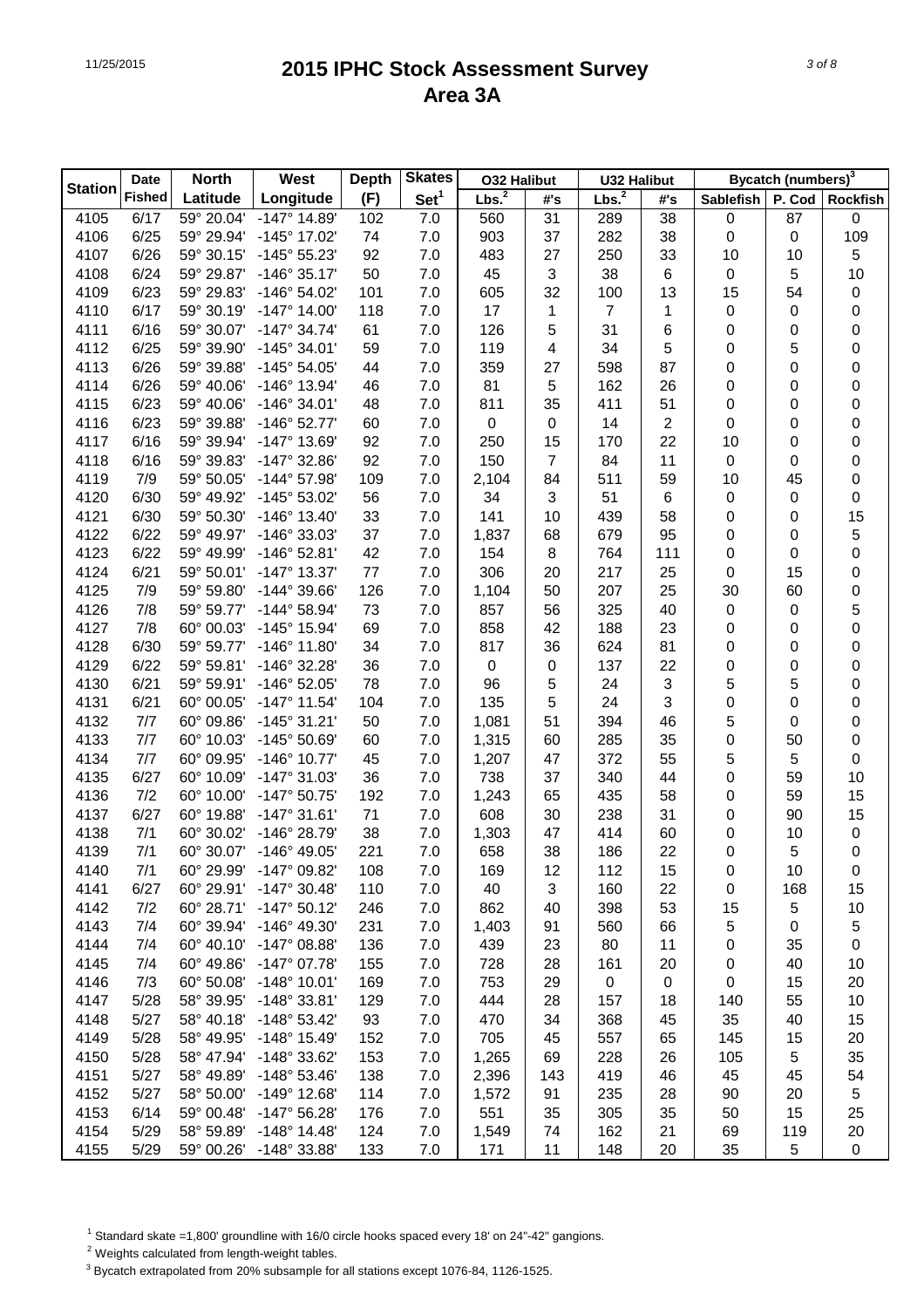|                | Date          | <b>North</b> | West                  | <b>Depth</b> | <b>Skates</b>    | <b>032 Halibut</b> |                | <b>U32 Halibut</b> |                |                  | Bycatch (numbers) <sup>3</sup> |                  |
|----------------|---------------|--------------|-----------------------|--------------|------------------|--------------------|----------------|--------------------|----------------|------------------|--------------------------------|------------------|
| <b>Station</b> | <b>Fished</b> | Latitude     | Longitude             | (F)          | Set <sup>1</sup> | Lbs. <sup>2</sup>  | #'s            | Lbs. <sup>2</sup>  | #'s            | <b>Sablefish</b> | P. Cod                         | <b>Rockfish</b>  |
| 4156           | 5/30          | 58° 59.76'   | -148° 53.77'          | 116          | 7.0              | 344                | 19             | 160                | 19             | 80               | 30                             | 0                |
| 4157           | 5/26          | 58° 59.91'   | -149° 12.29'          | 119          | 7.0              | 183                | 14             | 122                | 14             | 59               | 0                              | $\boldsymbol{0}$ |
| 4158           | 5/26          | 59° 00.12'   | -149° 32.01'          | 128          | 7.0              | 246                | 15             | 77                 | 9              | 71               | 0                              | 5                |
| 4159           | 6/15          | 59° 10.04'   | $-147°34.73'$         | 136          | 7.0              | 1,497              | 81             | 328                | 38             | 25               | 45                             | 40               |
| 4160           | 6/14          | 59° 09.67'   | $-147^{\circ} 54.46'$ | 110          | 7.0              | 1,283              | 64             | 424                | 52             | 65               | 30                             | $\pmb{0}$        |
| 4161           | 6/14          | 59° 09.90'   | $-148°$ 13.49'        | 66           | 7.0              | 1,897              | 105            | 750                | 93             | $\boldsymbol{0}$ | 5                              | 110              |
| 4162           | 5/29          | 59° 09.96'   | -148° 32.61'          | 84           | 7.0              | 88                 | 6              | 45                 | 6              | 0                | 0                              | $\pmb{0}$        |
| 4163           | 5/30          | 59° 09.95'   | -148° 53.32'          | 97           | 7.0              | 278                | 16             | 98                 | 12             | 0                | 15                             | $\pmb{0}$        |
| 4164           | 5/30          | 59° 10.14'   | -149° 11.95'          | 87           | 7.0              | 616                | 28             | 158                | 18             | 0                | 0                              | $\pmb{0}$        |
| 4166           | 5/25          | 59° 09.95'   | -149° 51.30'          | 74           | 7.0              | 71                 | 4              | 61                 | 8              | 0                | 0                              | 5                |
| 4167           | 6/15          | 59° 20.16'   | $-147^{\circ}$ 34.05' | 66           | 7.0              | 1,433              | 67             | 322                | 43             | 0                | 10                             | 20               |
| 4168           | 6/15          | 59° 19.95'   | -147° 53.63'          | 99           | 7.0              | 614                | 30             | 153                | 18             | 45               | 5                              | $\pmb{0}$        |
| 4169           | 6/12          | 59° 20.20'   | -148° 13.59'          | 87           | 7.0              | 317                | 21             | 92                 | 11             | 0                | 0                              | $\pmb{0}$        |
| 4170           | 6/13          | 59° 20.21'   | -148° 33.09'          | 49           | 7.0              | 949                | 50             | 815                | 104            | 0                | 0                              | 81               |
| 4171           | 6/13          | 59° 20.17'   | -148° 52.80'          | 92           | 7.0              | 458                | 27             | 107                | 12             | 0                | 0                              | $\pmb{0}$        |
| 4172           | 6/3           | 59° 20.25'   | $-149^{\circ}$ 12.46' | 99           | 7.0              | 164                | 9              | 92                 | 11             | 0                | 0                              | $\pmb{0}$        |
| 4173           | 6/3           | 59° 20.02'   | -149° 32.02'          | 67           | 7.0              | 1,255              | 64             | 215                | 26             | 0                | 0                              | $\pmb{0}$        |
| 4174           | 5/25          | 59° 19.74'   | -149° 51.35'          | 104          | 7.0              | 31                 | 2              | 0                  | 0              | 0                | 0                              | $\pmb{0}$        |
| 4175           | 5/25          | 59° 19.80'   | $-150^{\circ}$ 11.34' | 87           | 7.0              | 27                 | 2              | 0                  | 0              | 0                | 0                              | $\pmb{0}$        |
| 4176           | 6/12          | 59° 30.02'   | $-147^{\circ} 53.20'$ | 61           | 7.0              | 58                 | 4              | 20                 | 3              | 0                | 0                              | $\pmb{0}$        |
| 4177           | 6/12          | 59° 30.04'   | -148° 12.70'          | 114          | 7.0              | 64                 | 4              | 30                 | 4              | 0                | 0                              | $\pmb{0}$        |
| 4178           | 6/13          | 59° 29.96'   | -148° 33.02'          | 52           | 7.0              | 148                | 10             | 449                | 69             | 0                | 20                             | $\pmb{0}$        |
| 4179           | 6/7           | 59° 30.41'   | $-148°51.64'$         | 90           | 7.0              | 97                 | 5              | 17                 | 3              | 5                | 0                              | $\pmb{0}$        |
| 4180           | 6/3           | 59° 29.72'   | $-149°$ 11.75'        | 124          | 7.0              | 186                | 12             | 41                 | 5              | 0                | 0                              | $\pmb{0}$        |
| 4181           | 6/2           | 59° 29.76'   | -149° 32.05'          | 55           | 7.0              | 143                | 6              | 86                 | 11             | 0                | 5                              | $\pmb{0}$        |
| 4182           | 6/2           | 59° 29.82'   | $-149°51.70'$         | 111          | 7.0              | 147                | 7              | 16                 | $\overline{2}$ | 0                | 0                              | $\pmb{0}$        |
| 4183           | 6/2           | 59° 29.79'   | -150° 11.02'          | 71           | 7.0              | 226                | 11             | 108                | 13             | 0                | 10                             | 0                |
| 4184           | 6/11          | 59° 39.70'   | $-147^{\circ}53.25'$  | 39           | 7.0              | 325                | 21             | 305                | 38             | 0                | 0                              | 25               |
| 4185           | 6/11          | 59° 39.78'   | -148° 12.79'          | 71           | 7.0              | $\pmb{0}$          | 0              | 0                  | 0              | 0                | 0                              | $\pmb{0}$        |
| 4186           | 6/6           | 59° 40.25'   | -148° 31.98'          | 113          | 7.0              | 0                  | 0              | 0                  | 0              | 10               | 5                              | $\pmb{0}$        |
| 4187           | 6/7           | 59° 39.60'   | -148° 51.53'          | 99           | 7.0              | $\pmb{0}$          | 0              | 17                 | $\overline{c}$ | $\boldsymbol{0}$ | 5                              | $\pmb{0}$        |
| 4188           | 6/7           | 59° 39.80'   | -149° 11.83'          | 115          | 7.0              | 615                | 23             | $\pmb{0}$          | 0              | 5                | 0                              | $\pmb{0}$        |
| 4189           | 6/5           | 59° 39.91'   | -149° 31.82'          | 156          | 7.0              | 163                | 10             | 87                 | 10             | 50               | 0                              | 0                |
| 4190           | 6/11          | 59° 50.19'   | $-148^\circ$ 12.00'   | 45           | 7.0              | 58                 | 3              | 267                | 42             | 0                | 10                             | 0                |
| 4191           | 6/6           | 59° 49.95'   | $-148°32.81'$         | 74           | 7.0              | 28                 | $\overline{2}$ | 18                 | $\overline{2}$ | 0                | 5                              | $\mathbf 0$      |
| 4192           | 6/6           | 59° 49.87'   | $-148°52.78'$         | 92           | 7.0              | 12                 | 1              | 17                 | 2              | 0                | 5                              | 0                |
| 4193           | 6/5           | 59° 49.80'   | -149° 12.32'          | 70           | 7.0              | 232                | 13             | 90                 | 12             | 0                | 0                              | 0                |
| 4194           | 6/5           | 59° 50.05'   | $-149°32.14'$         | 79           | 7.0              | 341                | 13             | 248                | 33             | 5                | 5                              | 0                |
| 4195           | 6/15          | 57° 59.89'   | $-149°08.46'$         | 77           | 7.0              | 239                | 19             | 1,444              | 200            | 0                | 0                              | 5                |
| 4196           | 6/15          | 58° 09.96'   | -148° 53.90'          | 71           | 7.0              | 930                | 64             | 966                | 136            | 0                | 25                             | 0                |
| 4197           | 6/15          | 58° 10.13'   | $-149°$ 12.61'        | 62           | 7.1              | 550                | 41             | 1,432              | 177            | 0                | 0                              | 35               |
| 4198           | 6/14          | 58° 10.09'   | -149° 32.04'          | 57           | 7.0              | 150                | 12             | 969                | 135            | 0                | 0                              | 5                |
| 4199           | 6/14          | 58° 09.98'   | -149° 50.69'          | 75           | 7.1              | 1,877              | 117            | 785                | 95             | 0                | 0                              | $\pmb{0}$        |
| 4200           | 5/29          | 58° 20.21'   | -148° 35.25'          | 95           | 7.0              | 1,775              | 108            | 702                | 92             | 5                | 15                             | 0                |
| 4201           | 5/29          | 58° 20.04'   | -148° 53.84'          | 68           | 7.0              | 514                | 36             | 905                | 127            | 0                | 0                              | 5                |
| 4202           | 5/28          | 58° 20.04'   | -149° 12.93'          | 83           | 7.0              | 210                | 14             | 755                | 108            | 0                | 25                             | 0                |
| 4203           | 5/28          | 58° 20.04'   | -149° 31.54'          | 83           | 6.9              | 610                | 43             | 673                | 92             | 0                | 0                              | 0                |
| 4204           | 6/14          | 58° 19.93'   | -149° 50.95'          | 41           | 7.0              | 432                | 32             | 2,235              | 283            | 0                | 0                              | 0                |
| 4205           | 6/13          | 58° 19.97'   | $-150^{\circ}$ 10.15' | 27           | 7.1              | 405                | 32             | 2,358              | 304            | 0                | 0                              | 0                |
| 4206           | 6/12          | 58° 20.08'   | -150° 29.69'          | 30           | 7.0              | 138                | 12             | 1,548              | 225            | 0                | 5                              | 0                |
| 4207           | 5/29          | 58° 29.96'   | $-148°34.47'$         | 71           | 7.0              | 1,521              | 97             | 1,151              | 159            | 0                | 0                              | 0                |

<sup>1</sup> Standard skate =1,800' groundline with 16/0 circle hooks spaced every 18' on 24"-42" gangions.

2 Weights calculated from length-weight tables.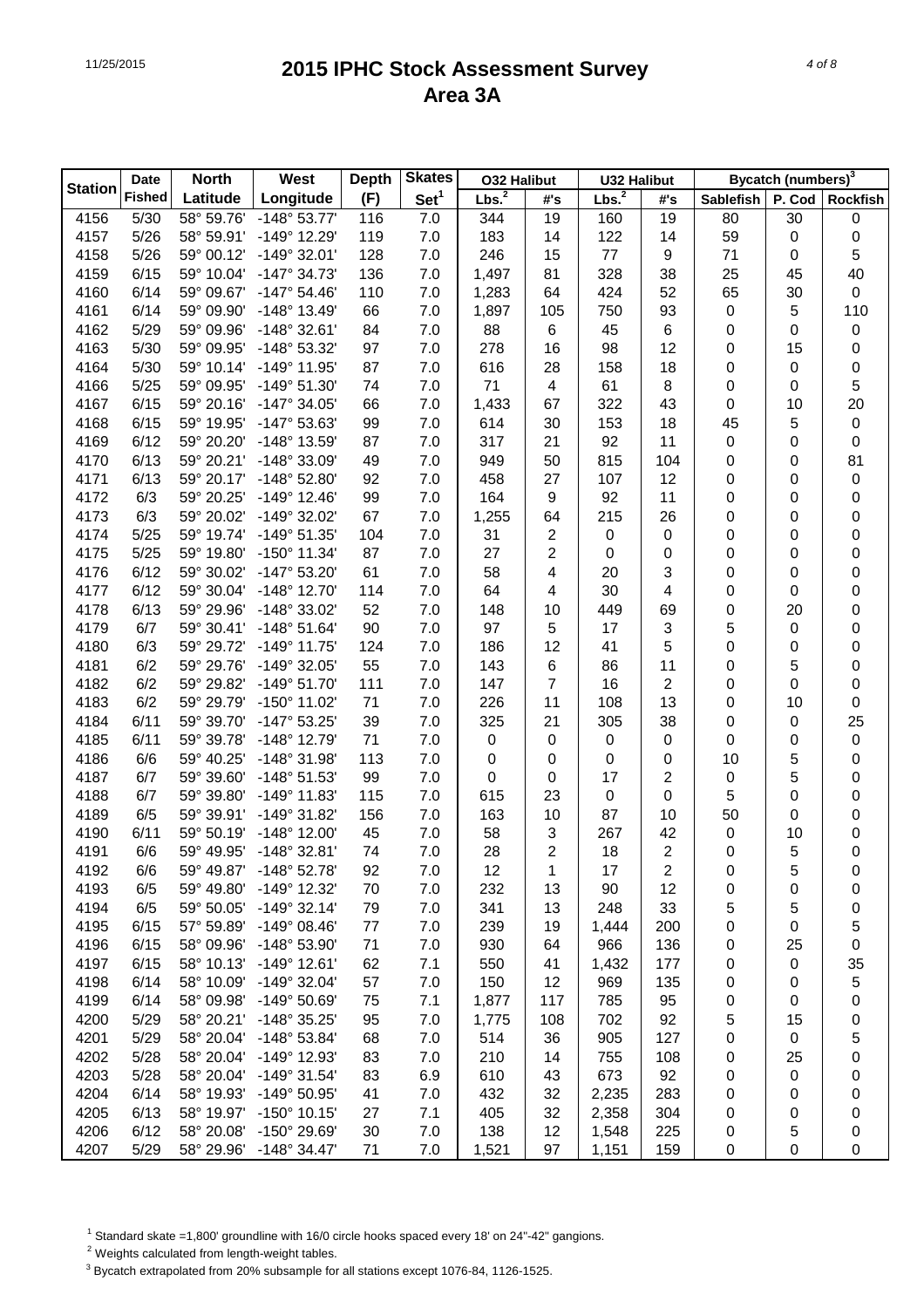| <b>Station</b><br><b>Fished</b><br>Lbs. <sup>2</sup><br>Lbs. <sup>2</sup><br>Set <sup>1</sup><br>Longitude<br>(F)<br>Latitude<br>P. Cod<br>#'s<br>#'s<br>Sablefish<br><b>Rockfish</b><br>58° 30.05'<br>$-148°53.26'$<br>7.0<br>127<br>5<br>4208<br>5/30<br>60<br>518<br>32<br>876<br>$\pmb{0}$<br>20<br>5/30<br>-149° 13.30'<br>65<br>7.0<br>10<br>304<br>39<br>$\mathbf 0$<br>0<br>$\pmb{0}$<br>4209<br>58° 29.96'<br>147<br>5/28<br>76<br>7.0<br>21<br>356<br>46<br>5<br>210<br>$\boldsymbol{0}$<br>4210<br>58° 29.94'<br>-149° 32.03'<br>324<br>6/13<br>$-149°51.18'$<br>75<br>7.0<br>8<br>879<br>0<br>4211<br>58° 30.16'<br>132<br>117<br>0<br>0<br>6/13<br>-150° 09.69'<br>49<br>7.0<br>28<br>20<br>4212<br>58° 30.01'<br>388<br>1,449<br>199<br>0<br>0<br>6/12<br>-150° 28.73'<br>7.0<br>11<br>1,355<br>$\pmb{0}$<br>4213<br>58° 30.09'<br>47<br>132<br>195<br>0<br>0<br>5<br>6/12<br>-150° 47.61'<br>55<br>7.0<br>4214<br>58° 30.05'<br>285<br>19<br>1,848<br>241<br>0<br>0<br>5<br>$\mathbf 0$<br>-149° 12.79'<br>73<br>7.0<br>51<br>0<br>4215<br>5/30<br>58° 40.03'<br>747<br>1,084<br>143<br>5<br>5<br>-149° 32.34'<br>73<br>7.0<br>22<br>35<br>4216<br>5/27<br>58° 40.03'<br>324<br>497<br>70<br>5<br>6/11<br>$-149°51.81'$<br>82<br>7.0<br>12<br>826<br>111<br>4217<br>58° 40.02'<br>175<br>10<br>0<br>$\pmb{0}$<br>-150° 10.22'<br>67<br>7.0<br>23<br>4218<br>6/11<br>58° 40.01'<br>317<br>1,473<br>194<br>$\pmb{0}$<br>50<br>-150° 29.27'<br>110<br>7.0<br>81<br>$\overline{7}$<br>188<br>23<br>0<br>$\pmb{0}$<br>4219<br>6/11<br>58° 39.98'<br>0<br>6/3<br>-150° 48.23'<br>7.0<br>35<br>518<br>66<br>0<br>4220<br>58° 39.94'<br>110<br>517<br>43<br>34<br>6/6<br>$-151^{\circ}$ 08.38'<br>7.0<br>57<br>20<br>20<br>0<br>4221<br>58° 40.17'<br>103<br>1,093<br>61<br>434<br>-149° 31.94'<br>122<br>7.0<br>53<br>217<br>55<br>20<br>10<br>4222<br>5/27<br>58° 49.98'<br>979<br>28<br>-149° 50.22'<br>131<br>7.0<br>53<br>45<br>50<br>4223<br>5/27<br>58° 50.11'<br>2,202<br>141<br>474<br>$\pmb{0}$<br>5<br>-150° 10.37'<br>7.0<br>25<br>$\pmb{0}$<br>4224<br>5/26<br>58° 49.91'<br>86<br>1,016<br>68<br>759<br>84<br>5<br>6/3<br>$-150^{\circ}$ 30.66'<br>7.0<br>15<br>54<br>4225<br>58° 49.98'<br>93<br>446<br>29<br>530<br>68<br>$\mathsf{O}\xspace$<br>6/3<br>$-150^{\circ}$ 48.94'<br>7.0<br>21<br>4226<br>58° 50.01'<br>96<br>294<br>620<br>76<br>30<br>0<br>-151° 07.62'<br>7.0<br>83<br>0<br>4227<br>6/6<br>58° 50.20'<br>81<br>1,304<br>819<br>103<br>$\pmb{0}$<br>0<br>30<br>-151° 28.34'<br>7.0<br>12<br>0<br>4228<br>6/6<br>58° 50.00'<br>59<br>179<br>657<br>90<br>10<br>$-149°51.68'$<br>7.0<br>86<br>6<br>$\overline{7}$<br>20<br>$\pmb{0}$<br>4229<br>5/26<br>59° 00.02'<br>121<br>57<br>30<br>$-150^{\circ}$ 11.21'<br>7.0<br>18<br>131<br>16<br>15<br>10<br>$\pmb{0}$<br>4230<br>5/26<br>58° 59.98'<br>103<br>322<br>5<br>6/2<br>-150° 29.82'<br>7.0<br>15<br>568<br>80<br>0<br>4231<br>58° 59.93'<br>64<br>239<br>0<br>$\mathbf 0$<br>6/2<br>$-150^{\circ}$ 49.45'<br>7.0<br>34<br>524<br>4232<br>59° 00.06'<br>88<br>581<br>69<br>0<br>20<br>5<br>6/5<br>-151° 09.35'<br>7.0<br>5<br>4233<br>58° 59.98'<br>83<br>863<br>50<br>199<br>26<br>0<br>$\pmb{0}$<br>7.0<br>59<br>4234<br>6/5<br>59° 00.12'<br>-151° 27.30'<br>70<br>487<br>31<br>437<br>0<br>0<br>$-150^{\circ}$ 11.05'<br>7.0<br>12<br>229<br>30<br>5<br>0<br>4235<br>5/25<br>59° 09.99'<br>68<br>195<br>0<br>-150° 29.91'<br>7.0<br>12<br>236<br>32<br>0<br>4236<br>5/25<br>59° 09.96'<br>66<br>1<br>0<br>0<br>15<br>6/2<br>-150° 49.02'<br>7.0<br>13<br>157<br>21<br>4237<br>59° 10.00'<br>70<br>233<br>0<br>0<br>45<br>6/5<br>-151° 09.36'<br>31<br>7.0<br>64<br>69<br>0<br>4238<br>59° 10.05'<br>1,258<br>578<br>0<br>-150° 32.26'<br>7.0<br>32<br>2<br>27<br>3<br>0<br>$\pmb{0}$<br>4239<br>5/25<br>59° 19.77'<br>156<br>10<br>6/6<br>-150° 45.97'<br>86<br>7.0<br>21<br>92<br>9<br>4240<br>57° 19.98'<br>293<br>688<br>19<br>4<br>$\overline{2}$<br>35<br>6/6<br>-150° 09.50'<br>7.0<br>11<br>18<br>4241<br>57° 30.01'<br>239<br>1<br>89<br>0<br>$\mathbf{1}$<br>6/6<br>-150° 27.98'<br>7.0<br>74<br>6<br>889<br>120<br>13<br>4242<br>57° 29.99'<br>84<br>50<br>52<br>6.6<br>21<br>1<br>4243<br>6/6<br>57° 29.99'<br>$-150^{\circ}$ 45.66'<br>320<br>801<br>114<br>27<br>$\pmb{0}$<br>4244<br>6/2<br>57° 40.00'<br>$-149°50.15'$<br>234<br>7.0<br>243<br>18<br>73<br>8<br>85<br>0<br>37<br>4245<br>6/2<br>57° 39.78'<br>-150° 09.00'<br>117<br>7.0<br>341<br>24<br>464<br>57<br>49<br>22<br>$\pmb{0}$<br>851<br>4246<br>6/5<br>57° 40.10'<br>-150° 27.97'<br>50<br>7.0<br>124<br>10<br>122<br>18<br>0<br>0<br>7.0<br>58<br>4247<br>6/5<br>57° 39.88'<br>-150° 47.02'<br>47<br>1,800<br>1,156<br>143<br>103<br>0<br>0<br>7.0<br>4248<br>6/7<br>57° 40.22'<br>-151° 04.98'<br>41<br>571<br>34<br>836<br>104<br>77<br>0<br>0<br>32<br>4249<br>6/7<br>57° 40.08'<br>-151° 24.05'<br>34<br>7.0<br>327<br>24<br>895<br>118<br>$\pmb{0}$<br>0<br>4250<br>6/3<br>57° 50.00'<br>$-149°32.14'$<br>7.0<br>694<br>195<br>21<br>74<br>0<br>10<br>209<br>47<br>4251<br>6/3<br>57° 49.99'<br>$-149^{\circ}$ 49.86'<br>7.0<br>288<br>487<br>63<br>55<br>0<br>10<br>140<br>20<br>4252<br>6/2<br>57° 49.93'<br>-150° 09.00'<br>7.0<br>238<br>18<br>616<br>81<br>17<br>3<br>106<br>45<br>1<br>4253<br>6/5<br>57° 49.96'<br>-150° 28.00'<br>50<br>7.0<br>171<br>0<br>4<br>2,273<br>143<br>1,404<br>$\overline{7}$<br>7.1<br>4254<br>6/5<br>57° 49.88'<br>-150° 46.99'<br>46<br>919<br>56<br>1,750<br>234<br>0<br>0<br>7.0<br>92<br>4255<br>6/7<br>57° 49.80'<br>$-151^{\circ}$ 06.04'<br>500<br>24<br>1,218<br>162<br>39<br>0<br>0<br>7.0<br>4256<br>6/7<br>57° 49.99'<br>-151° 24.00'<br>1,631<br>230<br>38<br>30<br>226<br>15<br>0<br>0<br>4257<br>6/16<br>57° 49.99'<br>$-151^{\circ}$ 43.20'<br>27<br>7.0<br>80<br>5<br>1,411<br>217<br>18<br>0<br>0 |      | Date | <b>North</b> | West         | <b>Depth</b> | <b>Skates</b> | <b>O32 Halibut</b> |    | <b>U32 Halibut</b> |     | Bycatch (numbers) <sup>3</sup> |    |   |  |
|---------------------------------------------------------------------------------------------------------------------------------------------------------------------------------------------------------------------------------------------------------------------------------------------------------------------------------------------------------------------------------------------------------------------------------------------------------------------------------------------------------------------------------------------------------------------------------------------------------------------------------------------------------------------------------------------------------------------------------------------------------------------------------------------------------------------------------------------------------------------------------------------------------------------------------------------------------------------------------------------------------------------------------------------------------------------------------------------------------------------------------------------------------------------------------------------------------------------------------------------------------------------------------------------------------------------------------------------------------------------------------------------------------------------------------------------------------------------------------------------------------------------------------------------------------------------------------------------------------------------------------------------------------------------------------------------------------------------------------------------------------------------------------------------------------------------------------------------------------------------------------------------------------------------------------------------------------------------------------------------------------------------------------------------------------------------------------------------------------------------------------------------------------------------------------------------------------------------------------------------------------------------------------------------------------------------------------------------------------------------------------------------------------------------------------------------------------------------------------------------------------------------------------------------------------------------------------------------------------------------------------------------------------------------------------------------------------------------------------------------------------------------------------------------------------------------------------------------------------------------------------------------------------------------------------------------------------------------------------------------------------------------------------------------------------------------------------------------------------------------------------------------------------------------------------------------------------------------------------------------------------------------------------------------------------------------------------------------------------------------------------------------------------------------------------------------------------------------------------------------------------------------------------------------------------------------------------------------------------------------------------------------------------------------------------------------------------------------------------------------------------------------------------------------------------------------------------------------------------------------------------------------------------------------------------------------------------------------------------------------------------------------------------------------------------------------------------------------------------------------------------------------------------------------------------------------------------------------------------------------------------------------------------------------------------------------------------------------------------------------------------------------------------------------------------------------------------------------------------------------------------------------------------------------------------------------------------------------------------------------------------------------------------------------------------------------------------------------------------------------------------------------------------------------------------------------------------------------------------------------------------------------------------------------------------------------------------------------------------------------------------------------------------------------------------------------------------------------------------------------------------------------------------------------------------------------------------------------------------------------------------------------------------------------------------------------------------------------------------------------------------------------------------------------------------------------------------------------------------------------------------------------------------------------------------------------------------------------------------------------------------------------------------------------------------------------------------------------------------------------------------------------------------------------------------------------------------------|------|------|--------------|--------------|--------------|---------------|--------------------|----|--------------------|-----|--------------------------------|----|---|--|
|                                                                                                                                                                                                                                                                                                                                                                                                                                                                                                                                                                                                                                                                                                                                                                                                                                                                                                                                                                                                                                                                                                                                                                                                                                                                                                                                                                                                                                                                                                                                                                                                                                                                                                                                                                                                                                                                                                                                                                                                                                                                                                                                                                                                                                                                                                                                                                                                                                                                                                                                                                                                                                                                                                                                                                                                                                                                                                                                                                                                                                                                                                                                                                                                                                                                                                                                                                                                                                                                                                                                                                                                                                                                                                                                                                                                                                                                                                                                                                                                                                                                                                                                                                                                                                                                                                                                                                                                                                                                                                                                                                                                                                                                                                                                                                                                                                                                                                                                                                                                                                                                                                                                                                                                                                                                                                                                                                                                                                                                                                                                                                                                                                                                                                                                                                                                                                       |      |      |              |              |              |               |                    |    |                    |     |                                |    |   |  |
|                                                                                                                                                                                                                                                                                                                                                                                                                                                                                                                                                                                                                                                                                                                                                                                                                                                                                                                                                                                                                                                                                                                                                                                                                                                                                                                                                                                                                                                                                                                                                                                                                                                                                                                                                                                                                                                                                                                                                                                                                                                                                                                                                                                                                                                                                                                                                                                                                                                                                                                                                                                                                                                                                                                                                                                                                                                                                                                                                                                                                                                                                                                                                                                                                                                                                                                                                                                                                                                                                                                                                                                                                                                                                                                                                                                                                                                                                                                                                                                                                                                                                                                                                                                                                                                                                                                                                                                                                                                                                                                                                                                                                                                                                                                                                                                                                                                                                                                                                                                                                                                                                                                                                                                                                                                                                                                                                                                                                                                                                                                                                                                                                                                                                                                                                                                                                                       |      |      |              |              |              |               |                    |    |                    |     |                                |    |   |  |
|                                                                                                                                                                                                                                                                                                                                                                                                                                                                                                                                                                                                                                                                                                                                                                                                                                                                                                                                                                                                                                                                                                                                                                                                                                                                                                                                                                                                                                                                                                                                                                                                                                                                                                                                                                                                                                                                                                                                                                                                                                                                                                                                                                                                                                                                                                                                                                                                                                                                                                                                                                                                                                                                                                                                                                                                                                                                                                                                                                                                                                                                                                                                                                                                                                                                                                                                                                                                                                                                                                                                                                                                                                                                                                                                                                                                                                                                                                                                                                                                                                                                                                                                                                                                                                                                                                                                                                                                                                                                                                                                                                                                                                                                                                                                                                                                                                                                                                                                                                                                                                                                                                                                                                                                                                                                                                                                                                                                                                                                                                                                                                                                                                                                                                                                                                                                                                       |      |      |              |              |              |               |                    |    |                    |     |                                |    |   |  |
|                                                                                                                                                                                                                                                                                                                                                                                                                                                                                                                                                                                                                                                                                                                                                                                                                                                                                                                                                                                                                                                                                                                                                                                                                                                                                                                                                                                                                                                                                                                                                                                                                                                                                                                                                                                                                                                                                                                                                                                                                                                                                                                                                                                                                                                                                                                                                                                                                                                                                                                                                                                                                                                                                                                                                                                                                                                                                                                                                                                                                                                                                                                                                                                                                                                                                                                                                                                                                                                                                                                                                                                                                                                                                                                                                                                                                                                                                                                                                                                                                                                                                                                                                                                                                                                                                                                                                                                                                                                                                                                                                                                                                                                                                                                                                                                                                                                                                                                                                                                                                                                                                                                                                                                                                                                                                                                                                                                                                                                                                                                                                                                                                                                                                                                                                                                                                                       |      |      |              |              |              |               |                    |    |                    |     |                                |    |   |  |
|                                                                                                                                                                                                                                                                                                                                                                                                                                                                                                                                                                                                                                                                                                                                                                                                                                                                                                                                                                                                                                                                                                                                                                                                                                                                                                                                                                                                                                                                                                                                                                                                                                                                                                                                                                                                                                                                                                                                                                                                                                                                                                                                                                                                                                                                                                                                                                                                                                                                                                                                                                                                                                                                                                                                                                                                                                                                                                                                                                                                                                                                                                                                                                                                                                                                                                                                                                                                                                                                                                                                                                                                                                                                                                                                                                                                                                                                                                                                                                                                                                                                                                                                                                                                                                                                                                                                                                                                                                                                                                                                                                                                                                                                                                                                                                                                                                                                                                                                                                                                                                                                                                                                                                                                                                                                                                                                                                                                                                                                                                                                                                                                                                                                                                                                                                                                                                       |      |      |              |              |              |               |                    |    |                    |     |                                |    |   |  |
|                                                                                                                                                                                                                                                                                                                                                                                                                                                                                                                                                                                                                                                                                                                                                                                                                                                                                                                                                                                                                                                                                                                                                                                                                                                                                                                                                                                                                                                                                                                                                                                                                                                                                                                                                                                                                                                                                                                                                                                                                                                                                                                                                                                                                                                                                                                                                                                                                                                                                                                                                                                                                                                                                                                                                                                                                                                                                                                                                                                                                                                                                                                                                                                                                                                                                                                                                                                                                                                                                                                                                                                                                                                                                                                                                                                                                                                                                                                                                                                                                                                                                                                                                                                                                                                                                                                                                                                                                                                                                                                                                                                                                                                                                                                                                                                                                                                                                                                                                                                                                                                                                                                                                                                                                                                                                                                                                                                                                                                                                                                                                                                                                                                                                                                                                                                                                                       |      |      |              |              |              |               |                    |    |                    |     |                                |    |   |  |
|                                                                                                                                                                                                                                                                                                                                                                                                                                                                                                                                                                                                                                                                                                                                                                                                                                                                                                                                                                                                                                                                                                                                                                                                                                                                                                                                                                                                                                                                                                                                                                                                                                                                                                                                                                                                                                                                                                                                                                                                                                                                                                                                                                                                                                                                                                                                                                                                                                                                                                                                                                                                                                                                                                                                                                                                                                                                                                                                                                                                                                                                                                                                                                                                                                                                                                                                                                                                                                                                                                                                                                                                                                                                                                                                                                                                                                                                                                                                                                                                                                                                                                                                                                                                                                                                                                                                                                                                                                                                                                                                                                                                                                                                                                                                                                                                                                                                                                                                                                                                                                                                                                                                                                                                                                                                                                                                                                                                                                                                                                                                                                                                                                                                                                                                                                                                                                       |      |      |              |              |              |               |                    |    |                    |     |                                |    |   |  |
|                                                                                                                                                                                                                                                                                                                                                                                                                                                                                                                                                                                                                                                                                                                                                                                                                                                                                                                                                                                                                                                                                                                                                                                                                                                                                                                                                                                                                                                                                                                                                                                                                                                                                                                                                                                                                                                                                                                                                                                                                                                                                                                                                                                                                                                                                                                                                                                                                                                                                                                                                                                                                                                                                                                                                                                                                                                                                                                                                                                                                                                                                                                                                                                                                                                                                                                                                                                                                                                                                                                                                                                                                                                                                                                                                                                                                                                                                                                                                                                                                                                                                                                                                                                                                                                                                                                                                                                                                                                                                                                                                                                                                                                                                                                                                                                                                                                                                                                                                                                                                                                                                                                                                                                                                                                                                                                                                                                                                                                                                                                                                                                                                                                                                                                                                                                                                                       |      |      |              |              |              |               |                    |    |                    |     |                                |    |   |  |
|                                                                                                                                                                                                                                                                                                                                                                                                                                                                                                                                                                                                                                                                                                                                                                                                                                                                                                                                                                                                                                                                                                                                                                                                                                                                                                                                                                                                                                                                                                                                                                                                                                                                                                                                                                                                                                                                                                                                                                                                                                                                                                                                                                                                                                                                                                                                                                                                                                                                                                                                                                                                                                                                                                                                                                                                                                                                                                                                                                                                                                                                                                                                                                                                                                                                                                                                                                                                                                                                                                                                                                                                                                                                                                                                                                                                                                                                                                                                                                                                                                                                                                                                                                                                                                                                                                                                                                                                                                                                                                                                                                                                                                                                                                                                                                                                                                                                                                                                                                                                                                                                                                                                                                                                                                                                                                                                                                                                                                                                                                                                                                                                                                                                                                                                                                                                                                       |      |      |              |              |              |               |                    |    |                    |     |                                |    |   |  |
|                                                                                                                                                                                                                                                                                                                                                                                                                                                                                                                                                                                                                                                                                                                                                                                                                                                                                                                                                                                                                                                                                                                                                                                                                                                                                                                                                                                                                                                                                                                                                                                                                                                                                                                                                                                                                                                                                                                                                                                                                                                                                                                                                                                                                                                                                                                                                                                                                                                                                                                                                                                                                                                                                                                                                                                                                                                                                                                                                                                                                                                                                                                                                                                                                                                                                                                                                                                                                                                                                                                                                                                                                                                                                                                                                                                                                                                                                                                                                                                                                                                                                                                                                                                                                                                                                                                                                                                                                                                                                                                                                                                                                                                                                                                                                                                                                                                                                                                                                                                                                                                                                                                                                                                                                                                                                                                                                                                                                                                                                                                                                                                                                                                                                                                                                                                                                                       |      |      |              |              |              |               |                    |    |                    |     |                                |    |   |  |
|                                                                                                                                                                                                                                                                                                                                                                                                                                                                                                                                                                                                                                                                                                                                                                                                                                                                                                                                                                                                                                                                                                                                                                                                                                                                                                                                                                                                                                                                                                                                                                                                                                                                                                                                                                                                                                                                                                                                                                                                                                                                                                                                                                                                                                                                                                                                                                                                                                                                                                                                                                                                                                                                                                                                                                                                                                                                                                                                                                                                                                                                                                                                                                                                                                                                                                                                                                                                                                                                                                                                                                                                                                                                                                                                                                                                                                                                                                                                                                                                                                                                                                                                                                                                                                                                                                                                                                                                                                                                                                                                                                                                                                                                                                                                                                                                                                                                                                                                                                                                                                                                                                                                                                                                                                                                                                                                                                                                                                                                                                                                                                                                                                                                                                                                                                                                                                       |      |      |              |              |              |               |                    |    |                    |     |                                |    |   |  |
|                                                                                                                                                                                                                                                                                                                                                                                                                                                                                                                                                                                                                                                                                                                                                                                                                                                                                                                                                                                                                                                                                                                                                                                                                                                                                                                                                                                                                                                                                                                                                                                                                                                                                                                                                                                                                                                                                                                                                                                                                                                                                                                                                                                                                                                                                                                                                                                                                                                                                                                                                                                                                                                                                                                                                                                                                                                                                                                                                                                                                                                                                                                                                                                                                                                                                                                                                                                                                                                                                                                                                                                                                                                                                                                                                                                                                                                                                                                                                                                                                                                                                                                                                                                                                                                                                                                                                                                                                                                                                                                                                                                                                                                                                                                                                                                                                                                                                                                                                                                                                                                                                                                                                                                                                                                                                                                                                                                                                                                                                                                                                                                                                                                                                                                                                                                                                                       |      |      |              |              |              |               |                    |    |                    |     |                                |    |   |  |
|                                                                                                                                                                                                                                                                                                                                                                                                                                                                                                                                                                                                                                                                                                                                                                                                                                                                                                                                                                                                                                                                                                                                                                                                                                                                                                                                                                                                                                                                                                                                                                                                                                                                                                                                                                                                                                                                                                                                                                                                                                                                                                                                                                                                                                                                                                                                                                                                                                                                                                                                                                                                                                                                                                                                                                                                                                                                                                                                                                                                                                                                                                                                                                                                                                                                                                                                                                                                                                                                                                                                                                                                                                                                                                                                                                                                                                                                                                                                                                                                                                                                                                                                                                                                                                                                                                                                                                                                                                                                                                                                                                                                                                                                                                                                                                                                                                                                                                                                                                                                                                                                                                                                                                                                                                                                                                                                                                                                                                                                                                                                                                                                                                                                                                                                                                                                                                       |      |      |              |              |              |               |                    |    |                    |     |                                |    |   |  |
|                                                                                                                                                                                                                                                                                                                                                                                                                                                                                                                                                                                                                                                                                                                                                                                                                                                                                                                                                                                                                                                                                                                                                                                                                                                                                                                                                                                                                                                                                                                                                                                                                                                                                                                                                                                                                                                                                                                                                                                                                                                                                                                                                                                                                                                                                                                                                                                                                                                                                                                                                                                                                                                                                                                                                                                                                                                                                                                                                                                                                                                                                                                                                                                                                                                                                                                                                                                                                                                                                                                                                                                                                                                                                                                                                                                                                                                                                                                                                                                                                                                                                                                                                                                                                                                                                                                                                                                                                                                                                                                                                                                                                                                                                                                                                                                                                                                                                                                                                                                                                                                                                                                                                                                                                                                                                                                                                                                                                                                                                                                                                                                                                                                                                                                                                                                                                                       |      |      |              |              |              |               |                    |    |                    |     |                                |    |   |  |
|                                                                                                                                                                                                                                                                                                                                                                                                                                                                                                                                                                                                                                                                                                                                                                                                                                                                                                                                                                                                                                                                                                                                                                                                                                                                                                                                                                                                                                                                                                                                                                                                                                                                                                                                                                                                                                                                                                                                                                                                                                                                                                                                                                                                                                                                                                                                                                                                                                                                                                                                                                                                                                                                                                                                                                                                                                                                                                                                                                                                                                                                                                                                                                                                                                                                                                                                                                                                                                                                                                                                                                                                                                                                                                                                                                                                                                                                                                                                                                                                                                                                                                                                                                                                                                                                                                                                                                                                                                                                                                                                                                                                                                                                                                                                                                                                                                                                                                                                                                                                                                                                                                                                                                                                                                                                                                                                                                                                                                                                                                                                                                                                                                                                                                                                                                                                                                       |      |      |              |              |              |               |                    |    |                    |     |                                |    |   |  |
|                                                                                                                                                                                                                                                                                                                                                                                                                                                                                                                                                                                                                                                                                                                                                                                                                                                                                                                                                                                                                                                                                                                                                                                                                                                                                                                                                                                                                                                                                                                                                                                                                                                                                                                                                                                                                                                                                                                                                                                                                                                                                                                                                                                                                                                                                                                                                                                                                                                                                                                                                                                                                                                                                                                                                                                                                                                                                                                                                                                                                                                                                                                                                                                                                                                                                                                                                                                                                                                                                                                                                                                                                                                                                                                                                                                                                                                                                                                                                                                                                                                                                                                                                                                                                                                                                                                                                                                                                                                                                                                                                                                                                                                                                                                                                                                                                                                                                                                                                                                                                                                                                                                                                                                                                                                                                                                                                                                                                                                                                                                                                                                                                                                                                                                                                                                                                                       |      |      |              |              |              |               |                    |    |                    |     |                                |    |   |  |
|                                                                                                                                                                                                                                                                                                                                                                                                                                                                                                                                                                                                                                                                                                                                                                                                                                                                                                                                                                                                                                                                                                                                                                                                                                                                                                                                                                                                                                                                                                                                                                                                                                                                                                                                                                                                                                                                                                                                                                                                                                                                                                                                                                                                                                                                                                                                                                                                                                                                                                                                                                                                                                                                                                                                                                                                                                                                                                                                                                                                                                                                                                                                                                                                                                                                                                                                                                                                                                                                                                                                                                                                                                                                                                                                                                                                                                                                                                                                                                                                                                                                                                                                                                                                                                                                                                                                                                                                                                                                                                                                                                                                                                                                                                                                                                                                                                                                                                                                                                                                                                                                                                                                                                                                                                                                                                                                                                                                                                                                                                                                                                                                                                                                                                                                                                                                                                       |      |      |              |              |              |               |                    |    |                    |     |                                |    |   |  |
|                                                                                                                                                                                                                                                                                                                                                                                                                                                                                                                                                                                                                                                                                                                                                                                                                                                                                                                                                                                                                                                                                                                                                                                                                                                                                                                                                                                                                                                                                                                                                                                                                                                                                                                                                                                                                                                                                                                                                                                                                                                                                                                                                                                                                                                                                                                                                                                                                                                                                                                                                                                                                                                                                                                                                                                                                                                                                                                                                                                                                                                                                                                                                                                                                                                                                                                                                                                                                                                                                                                                                                                                                                                                                                                                                                                                                                                                                                                                                                                                                                                                                                                                                                                                                                                                                                                                                                                                                                                                                                                                                                                                                                                                                                                                                                                                                                                                                                                                                                                                                                                                                                                                                                                                                                                                                                                                                                                                                                                                                                                                                                                                                                                                                                                                                                                                                                       |      |      |              |              |              |               |                    |    |                    |     |                                |    |   |  |
|                                                                                                                                                                                                                                                                                                                                                                                                                                                                                                                                                                                                                                                                                                                                                                                                                                                                                                                                                                                                                                                                                                                                                                                                                                                                                                                                                                                                                                                                                                                                                                                                                                                                                                                                                                                                                                                                                                                                                                                                                                                                                                                                                                                                                                                                                                                                                                                                                                                                                                                                                                                                                                                                                                                                                                                                                                                                                                                                                                                                                                                                                                                                                                                                                                                                                                                                                                                                                                                                                                                                                                                                                                                                                                                                                                                                                                                                                                                                                                                                                                                                                                                                                                                                                                                                                                                                                                                                                                                                                                                                                                                                                                                                                                                                                                                                                                                                                                                                                                                                                                                                                                                                                                                                                                                                                                                                                                                                                                                                                                                                                                                                                                                                                                                                                                                                                                       |      |      |              |              |              |               |                    |    |                    |     |                                |    |   |  |
|                                                                                                                                                                                                                                                                                                                                                                                                                                                                                                                                                                                                                                                                                                                                                                                                                                                                                                                                                                                                                                                                                                                                                                                                                                                                                                                                                                                                                                                                                                                                                                                                                                                                                                                                                                                                                                                                                                                                                                                                                                                                                                                                                                                                                                                                                                                                                                                                                                                                                                                                                                                                                                                                                                                                                                                                                                                                                                                                                                                                                                                                                                                                                                                                                                                                                                                                                                                                                                                                                                                                                                                                                                                                                                                                                                                                                                                                                                                                                                                                                                                                                                                                                                                                                                                                                                                                                                                                                                                                                                                                                                                                                                                                                                                                                                                                                                                                                                                                                                                                                                                                                                                                                                                                                                                                                                                                                                                                                                                                                                                                                                                                                                                                                                                                                                                                                                       |      |      |              |              |              |               |                    |    |                    |     |                                |    |   |  |
|                                                                                                                                                                                                                                                                                                                                                                                                                                                                                                                                                                                                                                                                                                                                                                                                                                                                                                                                                                                                                                                                                                                                                                                                                                                                                                                                                                                                                                                                                                                                                                                                                                                                                                                                                                                                                                                                                                                                                                                                                                                                                                                                                                                                                                                                                                                                                                                                                                                                                                                                                                                                                                                                                                                                                                                                                                                                                                                                                                                                                                                                                                                                                                                                                                                                                                                                                                                                                                                                                                                                                                                                                                                                                                                                                                                                                                                                                                                                                                                                                                                                                                                                                                                                                                                                                                                                                                                                                                                                                                                                                                                                                                                                                                                                                                                                                                                                                                                                                                                                                                                                                                                                                                                                                                                                                                                                                                                                                                                                                                                                                                                                                                                                                                                                                                                                                                       |      |      |              |              |              |               |                    |    |                    |     |                                |    |   |  |
|                                                                                                                                                                                                                                                                                                                                                                                                                                                                                                                                                                                                                                                                                                                                                                                                                                                                                                                                                                                                                                                                                                                                                                                                                                                                                                                                                                                                                                                                                                                                                                                                                                                                                                                                                                                                                                                                                                                                                                                                                                                                                                                                                                                                                                                                                                                                                                                                                                                                                                                                                                                                                                                                                                                                                                                                                                                                                                                                                                                                                                                                                                                                                                                                                                                                                                                                                                                                                                                                                                                                                                                                                                                                                                                                                                                                                                                                                                                                                                                                                                                                                                                                                                                                                                                                                                                                                                                                                                                                                                                                                                                                                                                                                                                                                                                                                                                                                                                                                                                                                                                                                                                                                                                                                                                                                                                                                                                                                                                                                                                                                                                                                                                                                                                                                                                                                                       |      |      |              |              |              |               |                    |    |                    |     |                                |    |   |  |
|                                                                                                                                                                                                                                                                                                                                                                                                                                                                                                                                                                                                                                                                                                                                                                                                                                                                                                                                                                                                                                                                                                                                                                                                                                                                                                                                                                                                                                                                                                                                                                                                                                                                                                                                                                                                                                                                                                                                                                                                                                                                                                                                                                                                                                                                                                                                                                                                                                                                                                                                                                                                                                                                                                                                                                                                                                                                                                                                                                                                                                                                                                                                                                                                                                                                                                                                                                                                                                                                                                                                                                                                                                                                                                                                                                                                                                                                                                                                                                                                                                                                                                                                                                                                                                                                                                                                                                                                                                                                                                                                                                                                                                                                                                                                                                                                                                                                                                                                                                                                                                                                                                                                                                                                                                                                                                                                                                                                                                                                                                                                                                                                                                                                                                                                                                                                                                       |      |      |              |              |              |               |                    |    |                    |     |                                |    |   |  |
|                                                                                                                                                                                                                                                                                                                                                                                                                                                                                                                                                                                                                                                                                                                                                                                                                                                                                                                                                                                                                                                                                                                                                                                                                                                                                                                                                                                                                                                                                                                                                                                                                                                                                                                                                                                                                                                                                                                                                                                                                                                                                                                                                                                                                                                                                                                                                                                                                                                                                                                                                                                                                                                                                                                                                                                                                                                                                                                                                                                                                                                                                                                                                                                                                                                                                                                                                                                                                                                                                                                                                                                                                                                                                                                                                                                                                                                                                                                                                                                                                                                                                                                                                                                                                                                                                                                                                                                                                                                                                                                                                                                                                                                                                                                                                                                                                                                                                                                                                                                                                                                                                                                                                                                                                                                                                                                                                                                                                                                                                                                                                                                                                                                                                                                                                                                                                                       |      |      |              |              |              |               |                    |    |                    |     |                                |    |   |  |
|                                                                                                                                                                                                                                                                                                                                                                                                                                                                                                                                                                                                                                                                                                                                                                                                                                                                                                                                                                                                                                                                                                                                                                                                                                                                                                                                                                                                                                                                                                                                                                                                                                                                                                                                                                                                                                                                                                                                                                                                                                                                                                                                                                                                                                                                                                                                                                                                                                                                                                                                                                                                                                                                                                                                                                                                                                                                                                                                                                                                                                                                                                                                                                                                                                                                                                                                                                                                                                                                                                                                                                                                                                                                                                                                                                                                                                                                                                                                                                                                                                                                                                                                                                                                                                                                                                                                                                                                                                                                                                                                                                                                                                                                                                                                                                                                                                                                                                                                                                                                                                                                                                                                                                                                                                                                                                                                                                                                                                                                                                                                                                                                                                                                                                                                                                                                                                       |      |      |              |              |              |               |                    |    |                    |     |                                |    |   |  |
|                                                                                                                                                                                                                                                                                                                                                                                                                                                                                                                                                                                                                                                                                                                                                                                                                                                                                                                                                                                                                                                                                                                                                                                                                                                                                                                                                                                                                                                                                                                                                                                                                                                                                                                                                                                                                                                                                                                                                                                                                                                                                                                                                                                                                                                                                                                                                                                                                                                                                                                                                                                                                                                                                                                                                                                                                                                                                                                                                                                                                                                                                                                                                                                                                                                                                                                                                                                                                                                                                                                                                                                                                                                                                                                                                                                                                                                                                                                                                                                                                                                                                                                                                                                                                                                                                                                                                                                                                                                                                                                                                                                                                                                                                                                                                                                                                                                                                                                                                                                                                                                                                                                                                                                                                                                                                                                                                                                                                                                                                                                                                                                                                                                                                                                                                                                                                                       |      |      |              |              |              |               |                    |    |                    |     |                                |    |   |  |
|                                                                                                                                                                                                                                                                                                                                                                                                                                                                                                                                                                                                                                                                                                                                                                                                                                                                                                                                                                                                                                                                                                                                                                                                                                                                                                                                                                                                                                                                                                                                                                                                                                                                                                                                                                                                                                                                                                                                                                                                                                                                                                                                                                                                                                                                                                                                                                                                                                                                                                                                                                                                                                                                                                                                                                                                                                                                                                                                                                                                                                                                                                                                                                                                                                                                                                                                                                                                                                                                                                                                                                                                                                                                                                                                                                                                                                                                                                                                                                                                                                                                                                                                                                                                                                                                                                                                                                                                                                                                                                                                                                                                                                                                                                                                                                                                                                                                                                                                                                                                                                                                                                                                                                                                                                                                                                                                                                                                                                                                                                                                                                                                                                                                                                                                                                                                                                       |      |      |              |              |              |               |                    |    |                    |     |                                |    |   |  |
|                                                                                                                                                                                                                                                                                                                                                                                                                                                                                                                                                                                                                                                                                                                                                                                                                                                                                                                                                                                                                                                                                                                                                                                                                                                                                                                                                                                                                                                                                                                                                                                                                                                                                                                                                                                                                                                                                                                                                                                                                                                                                                                                                                                                                                                                                                                                                                                                                                                                                                                                                                                                                                                                                                                                                                                                                                                                                                                                                                                                                                                                                                                                                                                                                                                                                                                                                                                                                                                                                                                                                                                                                                                                                                                                                                                                                                                                                                                                                                                                                                                                                                                                                                                                                                                                                                                                                                                                                                                                                                                                                                                                                                                                                                                                                                                                                                                                                                                                                                                                                                                                                                                                                                                                                                                                                                                                                                                                                                                                                                                                                                                                                                                                                                                                                                                                                                       |      |      |              |              |              |               |                    |    |                    |     |                                |    |   |  |
|                                                                                                                                                                                                                                                                                                                                                                                                                                                                                                                                                                                                                                                                                                                                                                                                                                                                                                                                                                                                                                                                                                                                                                                                                                                                                                                                                                                                                                                                                                                                                                                                                                                                                                                                                                                                                                                                                                                                                                                                                                                                                                                                                                                                                                                                                                                                                                                                                                                                                                                                                                                                                                                                                                                                                                                                                                                                                                                                                                                                                                                                                                                                                                                                                                                                                                                                                                                                                                                                                                                                                                                                                                                                                                                                                                                                                                                                                                                                                                                                                                                                                                                                                                                                                                                                                                                                                                                                                                                                                                                                                                                                                                                                                                                                                                                                                                                                                                                                                                                                                                                                                                                                                                                                                                                                                                                                                                                                                                                                                                                                                                                                                                                                                                                                                                                                                                       |      |      |              |              |              |               |                    |    |                    |     |                                |    |   |  |
|                                                                                                                                                                                                                                                                                                                                                                                                                                                                                                                                                                                                                                                                                                                                                                                                                                                                                                                                                                                                                                                                                                                                                                                                                                                                                                                                                                                                                                                                                                                                                                                                                                                                                                                                                                                                                                                                                                                                                                                                                                                                                                                                                                                                                                                                                                                                                                                                                                                                                                                                                                                                                                                                                                                                                                                                                                                                                                                                                                                                                                                                                                                                                                                                                                                                                                                                                                                                                                                                                                                                                                                                                                                                                                                                                                                                                                                                                                                                                                                                                                                                                                                                                                                                                                                                                                                                                                                                                                                                                                                                                                                                                                                                                                                                                                                                                                                                                                                                                                                                                                                                                                                                                                                                                                                                                                                                                                                                                                                                                                                                                                                                                                                                                                                                                                                                                                       |      |      |              |              |              |               |                    |    |                    |     |                                |    |   |  |
|                                                                                                                                                                                                                                                                                                                                                                                                                                                                                                                                                                                                                                                                                                                                                                                                                                                                                                                                                                                                                                                                                                                                                                                                                                                                                                                                                                                                                                                                                                                                                                                                                                                                                                                                                                                                                                                                                                                                                                                                                                                                                                                                                                                                                                                                                                                                                                                                                                                                                                                                                                                                                                                                                                                                                                                                                                                                                                                                                                                                                                                                                                                                                                                                                                                                                                                                                                                                                                                                                                                                                                                                                                                                                                                                                                                                                                                                                                                                                                                                                                                                                                                                                                                                                                                                                                                                                                                                                                                                                                                                                                                                                                                                                                                                                                                                                                                                                                                                                                                                                                                                                                                                                                                                                                                                                                                                                                                                                                                                                                                                                                                                                                                                                                                                                                                                                                       |      |      |              |              |              |               |                    |    |                    |     |                                |    |   |  |
|                                                                                                                                                                                                                                                                                                                                                                                                                                                                                                                                                                                                                                                                                                                                                                                                                                                                                                                                                                                                                                                                                                                                                                                                                                                                                                                                                                                                                                                                                                                                                                                                                                                                                                                                                                                                                                                                                                                                                                                                                                                                                                                                                                                                                                                                                                                                                                                                                                                                                                                                                                                                                                                                                                                                                                                                                                                                                                                                                                                                                                                                                                                                                                                                                                                                                                                                                                                                                                                                                                                                                                                                                                                                                                                                                                                                                                                                                                                                                                                                                                                                                                                                                                                                                                                                                                                                                                                                                                                                                                                                                                                                                                                                                                                                                                                                                                                                                                                                                                                                                                                                                                                                                                                                                                                                                                                                                                                                                                                                                                                                                                                                                                                                                                                                                                                                                                       |      |      |              |              |              |               |                    |    |                    |     |                                |    |   |  |
|                                                                                                                                                                                                                                                                                                                                                                                                                                                                                                                                                                                                                                                                                                                                                                                                                                                                                                                                                                                                                                                                                                                                                                                                                                                                                                                                                                                                                                                                                                                                                                                                                                                                                                                                                                                                                                                                                                                                                                                                                                                                                                                                                                                                                                                                                                                                                                                                                                                                                                                                                                                                                                                                                                                                                                                                                                                                                                                                                                                                                                                                                                                                                                                                                                                                                                                                                                                                                                                                                                                                                                                                                                                                                                                                                                                                                                                                                                                                                                                                                                                                                                                                                                                                                                                                                                                                                                                                                                                                                                                                                                                                                                                                                                                                                                                                                                                                                                                                                                                                                                                                                                                                                                                                                                                                                                                                                                                                                                                                                                                                                                                                                                                                                                                                                                                                                                       |      |      |              |              |              |               |                    |    |                    |     |                                |    |   |  |
|                                                                                                                                                                                                                                                                                                                                                                                                                                                                                                                                                                                                                                                                                                                                                                                                                                                                                                                                                                                                                                                                                                                                                                                                                                                                                                                                                                                                                                                                                                                                                                                                                                                                                                                                                                                                                                                                                                                                                                                                                                                                                                                                                                                                                                                                                                                                                                                                                                                                                                                                                                                                                                                                                                                                                                                                                                                                                                                                                                                                                                                                                                                                                                                                                                                                                                                                                                                                                                                                                                                                                                                                                                                                                                                                                                                                                                                                                                                                                                                                                                                                                                                                                                                                                                                                                                                                                                                                                                                                                                                                                                                                                                                                                                                                                                                                                                                                                                                                                                                                                                                                                                                                                                                                                                                                                                                                                                                                                                                                                                                                                                                                                                                                                                                                                                                                                                       |      |      |              |              |              |               |                    |    |                    |     |                                |    |   |  |
|                                                                                                                                                                                                                                                                                                                                                                                                                                                                                                                                                                                                                                                                                                                                                                                                                                                                                                                                                                                                                                                                                                                                                                                                                                                                                                                                                                                                                                                                                                                                                                                                                                                                                                                                                                                                                                                                                                                                                                                                                                                                                                                                                                                                                                                                                                                                                                                                                                                                                                                                                                                                                                                                                                                                                                                                                                                                                                                                                                                                                                                                                                                                                                                                                                                                                                                                                                                                                                                                                                                                                                                                                                                                                                                                                                                                                                                                                                                                                                                                                                                                                                                                                                                                                                                                                                                                                                                                                                                                                                                                                                                                                                                                                                                                                                                                                                                                                                                                                                                                                                                                                                                                                                                                                                                                                                                                                                                                                                                                                                                                                                                                                                                                                                                                                                                                                                       |      |      |              |              |              |               |                    |    |                    |     |                                |    |   |  |
|                                                                                                                                                                                                                                                                                                                                                                                                                                                                                                                                                                                                                                                                                                                                                                                                                                                                                                                                                                                                                                                                                                                                                                                                                                                                                                                                                                                                                                                                                                                                                                                                                                                                                                                                                                                                                                                                                                                                                                                                                                                                                                                                                                                                                                                                                                                                                                                                                                                                                                                                                                                                                                                                                                                                                                                                                                                                                                                                                                                                                                                                                                                                                                                                                                                                                                                                                                                                                                                                                                                                                                                                                                                                                                                                                                                                                                                                                                                                                                                                                                                                                                                                                                                                                                                                                                                                                                                                                                                                                                                                                                                                                                                                                                                                                                                                                                                                                                                                                                                                                                                                                                                                                                                                                                                                                                                                                                                                                                                                                                                                                                                                                                                                                                                                                                                                                                       |      |      |              |              |              |               |                    |    |                    |     |                                |    |   |  |
|                                                                                                                                                                                                                                                                                                                                                                                                                                                                                                                                                                                                                                                                                                                                                                                                                                                                                                                                                                                                                                                                                                                                                                                                                                                                                                                                                                                                                                                                                                                                                                                                                                                                                                                                                                                                                                                                                                                                                                                                                                                                                                                                                                                                                                                                                                                                                                                                                                                                                                                                                                                                                                                                                                                                                                                                                                                                                                                                                                                                                                                                                                                                                                                                                                                                                                                                                                                                                                                                                                                                                                                                                                                                                                                                                                                                                                                                                                                                                                                                                                                                                                                                                                                                                                                                                                                                                                                                                                                                                                                                                                                                                                                                                                                                                                                                                                                                                                                                                                                                                                                                                                                                                                                                                                                                                                                                                                                                                                                                                                                                                                                                                                                                                                                                                                                                                                       |      |      |              |              |              |               |                    |    |                    |     |                                |    |   |  |
|                                                                                                                                                                                                                                                                                                                                                                                                                                                                                                                                                                                                                                                                                                                                                                                                                                                                                                                                                                                                                                                                                                                                                                                                                                                                                                                                                                                                                                                                                                                                                                                                                                                                                                                                                                                                                                                                                                                                                                                                                                                                                                                                                                                                                                                                                                                                                                                                                                                                                                                                                                                                                                                                                                                                                                                                                                                                                                                                                                                                                                                                                                                                                                                                                                                                                                                                                                                                                                                                                                                                                                                                                                                                                                                                                                                                                                                                                                                                                                                                                                                                                                                                                                                                                                                                                                                                                                                                                                                                                                                                                                                                                                                                                                                                                                                                                                                                                                                                                                                                                                                                                                                                                                                                                                                                                                                                                                                                                                                                                                                                                                                                                                                                                                                                                                                                                                       |      |      |              |              |              |               |                    |    |                    |     |                                |    |   |  |
|                                                                                                                                                                                                                                                                                                                                                                                                                                                                                                                                                                                                                                                                                                                                                                                                                                                                                                                                                                                                                                                                                                                                                                                                                                                                                                                                                                                                                                                                                                                                                                                                                                                                                                                                                                                                                                                                                                                                                                                                                                                                                                                                                                                                                                                                                                                                                                                                                                                                                                                                                                                                                                                                                                                                                                                                                                                                                                                                                                                                                                                                                                                                                                                                                                                                                                                                                                                                                                                                                                                                                                                                                                                                                                                                                                                                                                                                                                                                                                                                                                                                                                                                                                                                                                                                                                                                                                                                                                                                                                                                                                                                                                                                                                                                                                                                                                                                                                                                                                                                                                                                                                                                                                                                                                                                                                                                                                                                                                                                                                                                                                                                                                                                                                                                                                                                                                       |      |      |              |              |              |               |                    |    |                    |     |                                |    |   |  |
|                                                                                                                                                                                                                                                                                                                                                                                                                                                                                                                                                                                                                                                                                                                                                                                                                                                                                                                                                                                                                                                                                                                                                                                                                                                                                                                                                                                                                                                                                                                                                                                                                                                                                                                                                                                                                                                                                                                                                                                                                                                                                                                                                                                                                                                                                                                                                                                                                                                                                                                                                                                                                                                                                                                                                                                                                                                                                                                                                                                                                                                                                                                                                                                                                                                                                                                                                                                                                                                                                                                                                                                                                                                                                                                                                                                                                                                                                                                                                                                                                                                                                                                                                                                                                                                                                                                                                                                                                                                                                                                                                                                                                                                                                                                                                                                                                                                                                                                                                                                                                                                                                                                                                                                                                                                                                                                                                                                                                                                                                                                                                                                                                                                                                                                                                                                                                                       |      |      |              |              |              |               |                    |    |                    |     |                                |    |   |  |
|                                                                                                                                                                                                                                                                                                                                                                                                                                                                                                                                                                                                                                                                                                                                                                                                                                                                                                                                                                                                                                                                                                                                                                                                                                                                                                                                                                                                                                                                                                                                                                                                                                                                                                                                                                                                                                                                                                                                                                                                                                                                                                                                                                                                                                                                                                                                                                                                                                                                                                                                                                                                                                                                                                                                                                                                                                                                                                                                                                                                                                                                                                                                                                                                                                                                                                                                                                                                                                                                                                                                                                                                                                                                                                                                                                                                                                                                                                                                                                                                                                                                                                                                                                                                                                                                                                                                                                                                                                                                                                                                                                                                                                                                                                                                                                                                                                                                                                                                                                                                                                                                                                                                                                                                                                                                                                                                                                                                                                                                                                                                                                                                                                                                                                                                                                                                                                       |      |      |              |              |              |               |                    |    |                    |     |                                |    |   |  |
|                                                                                                                                                                                                                                                                                                                                                                                                                                                                                                                                                                                                                                                                                                                                                                                                                                                                                                                                                                                                                                                                                                                                                                                                                                                                                                                                                                                                                                                                                                                                                                                                                                                                                                                                                                                                                                                                                                                                                                                                                                                                                                                                                                                                                                                                                                                                                                                                                                                                                                                                                                                                                                                                                                                                                                                                                                                                                                                                                                                                                                                                                                                                                                                                                                                                                                                                                                                                                                                                                                                                                                                                                                                                                                                                                                                                                                                                                                                                                                                                                                                                                                                                                                                                                                                                                                                                                                                                                                                                                                                                                                                                                                                                                                                                                                                                                                                                                                                                                                                                                                                                                                                                                                                                                                                                                                                                                                                                                                                                                                                                                                                                                                                                                                                                                                                                                                       |      |      |              |              |              |               |                    |    |                    |     |                                |    |   |  |
|                                                                                                                                                                                                                                                                                                                                                                                                                                                                                                                                                                                                                                                                                                                                                                                                                                                                                                                                                                                                                                                                                                                                                                                                                                                                                                                                                                                                                                                                                                                                                                                                                                                                                                                                                                                                                                                                                                                                                                                                                                                                                                                                                                                                                                                                                                                                                                                                                                                                                                                                                                                                                                                                                                                                                                                                                                                                                                                                                                                                                                                                                                                                                                                                                                                                                                                                                                                                                                                                                                                                                                                                                                                                                                                                                                                                                                                                                                                                                                                                                                                                                                                                                                                                                                                                                                                                                                                                                                                                                                                                                                                                                                                                                                                                                                                                                                                                                                                                                                                                                                                                                                                                                                                                                                                                                                                                                                                                                                                                                                                                                                                                                                                                                                                                                                                                                                       |      |      |              |              |              |               |                    |    |                    |     |                                |    |   |  |
|                                                                                                                                                                                                                                                                                                                                                                                                                                                                                                                                                                                                                                                                                                                                                                                                                                                                                                                                                                                                                                                                                                                                                                                                                                                                                                                                                                                                                                                                                                                                                                                                                                                                                                                                                                                                                                                                                                                                                                                                                                                                                                                                                                                                                                                                                                                                                                                                                                                                                                                                                                                                                                                                                                                                                                                                                                                                                                                                                                                                                                                                                                                                                                                                                                                                                                                                                                                                                                                                                                                                                                                                                                                                                                                                                                                                                                                                                                                                                                                                                                                                                                                                                                                                                                                                                                                                                                                                                                                                                                                                                                                                                                                                                                                                                                                                                                                                                                                                                                                                                                                                                                                                                                                                                                                                                                                                                                                                                                                                                                                                                                                                                                                                                                                                                                                                                                       |      |      |              |              |              |               |                    |    |                    |     |                                |    |   |  |
|                                                                                                                                                                                                                                                                                                                                                                                                                                                                                                                                                                                                                                                                                                                                                                                                                                                                                                                                                                                                                                                                                                                                                                                                                                                                                                                                                                                                                                                                                                                                                                                                                                                                                                                                                                                                                                                                                                                                                                                                                                                                                                                                                                                                                                                                                                                                                                                                                                                                                                                                                                                                                                                                                                                                                                                                                                                                                                                                                                                                                                                                                                                                                                                                                                                                                                                                                                                                                                                                                                                                                                                                                                                                                                                                                                                                                                                                                                                                                                                                                                                                                                                                                                                                                                                                                                                                                                                                                                                                                                                                                                                                                                                                                                                                                                                                                                                                                                                                                                                                                                                                                                                                                                                                                                                                                                                                                                                                                                                                                                                                                                                                                                                                                                                                                                                                                                       |      |      |              |              |              |               |                    |    |                    |     |                                |    |   |  |
|                                                                                                                                                                                                                                                                                                                                                                                                                                                                                                                                                                                                                                                                                                                                                                                                                                                                                                                                                                                                                                                                                                                                                                                                                                                                                                                                                                                                                                                                                                                                                                                                                                                                                                                                                                                                                                                                                                                                                                                                                                                                                                                                                                                                                                                                                                                                                                                                                                                                                                                                                                                                                                                                                                                                                                                                                                                                                                                                                                                                                                                                                                                                                                                                                                                                                                                                                                                                                                                                                                                                                                                                                                                                                                                                                                                                                                                                                                                                                                                                                                                                                                                                                                                                                                                                                                                                                                                                                                                                                                                                                                                                                                                                                                                                                                                                                                                                                                                                                                                                                                                                                                                                                                                                                                                                                                                                                                                                                                                                                                                                                                                                                                                                                                                                                                                                                                       |      |      |              |              |              |               |                    |    |                    |     |                                |    |   |  |
|                                                                                                                                                                                                                                                                                                                                                                                                                                                                                                                                                                                                                                                                                                                                                                                                                                                                                                                                                                                                                                                                                                                                                                                                                                                                                                                                                                                                                                                                                                                                                                                                                                                                                                                                                                                                                                                                                                                                                                                                                                                                                                                                                                                                                                                                                                                                                                                                                                                                                                                                                                                                                                                                                                                                                                                                                                                                                                                                                                                                                                                                                                                                                                                                                                                                                                                                                                                                                                                                                                                                                                                                                                                                                                                                                                                                                                                                                                                                                                                                                                                                                                                                                                                                                                                                                                                                                                                                                                                                                                                                                                                                                                                                                                                                                                                                                                                                                                                                                                                                                                                                                                                                                                                                                                                                                                                                                                                                                                                                                                                                                                                                                                                                                                                                                                                                                                       |      |      |              |              |              |               |                    |    |                    |     |                                |    |   |  |
|                                                                                                                                                                                                                                                                                                                                                                                                                                                                                                                                                                                                                                                                                                                                                                                                                                                                                                                                                                                                                                                                                                                                                                                                                                                                                                                                                                                                                                                                                                                                                                                                                                                                                                                                                                                                                                                                                                                                                                                                                                                                                                                                                                                                                                                                                                                                                                                                                                                                                                                                                                                                                                                                                                                                                                                                                                                                                                                                                                                                                                                                                                                                                                                                                                                                                                                                                                                                                                                                                                                                                                                                                                                                                                                                                                                                                                                                                                                                                                                                                                                                                                                                                                                                                                                                                                                                                                                                                                                                                                                                                                                                                                                                                                                                                                                                                                                                                                                                                                                                                                                                                                                                                                                                                                                                                                                                                                                                                                                                                                                                                                                                                                                                                                                                                                                                                                       |      |      |              |              |              |               |                    |    |                    |     |                                |    |   |  |
|                                                                                                                                                                                                                                                                                                                                                                                                                                                                                                                                                                                                                                                                                                                                                                                                                                                                                                                                                                                                                                                                                                                                                                                                                                                                                                                                                                                                                                                                                                                                                                                                                                                                                                                                                                                                                                                                                                                                                                                                                                                                                                                                                                                                                                                                                                                                                                                                                                                                                                                                                                                                                                                                                                                                                                                                                                                                                                                                                                                                                                                                                                                                                                                                                                                                                                                                                                                                                                                                                                                                                                                                                                                                                                                                                                                                                                                                                                                                                                                                                                                                                                                                                                                                                                                                                                                                                                                                                                                                                                                                                                                                                                                                                                                                                                                                                                                                                                                                                                                                                                                                                                                                                                                                                                                                                                                                                                                                                                                                                                                                                                                                                                                                                                                                                                                                                                       |      |      |              |              |              |               |                    |    |                    |     |                                |    |   |  |
|                                                                                                                                                                                                                                                                                                                                                                                                                                                                                                                                                                                                                                                                                                                                                                                                                                                                                                                                                                                                                                                                                                                                                                                                                                                                                                                                                                                                                                                                                                                                                                                                                                                                                                                                                                                                                                                                                                                                                                                                                                                                                                                                                                                                                                                                                                                                                                                                                                                                                                                                                                                                                                                                                                                                                                                                                                                                                                                                                                                                                                                                                                                                                                                                                                                                                                                                                                                                                                                                                                                                                                                                                                                                                                                                                                                                                                                                                                                                                                                                                                                                                                                                                                                                                                                                                                                                                                                                                                                                                                                                                                                                                                                                                                                                                                                                                                                                                                                                                                                                                                                                                                                                                                                                                                                                                                                                                                                                                                                                                                                                                                                                                                                                                                                                                                                                                                       |      |      |              |              |              |               |                    |    |                    |     |                                |    |   |  |
|                                                                                                                                                                                                                                                                                                                                                                                                                                                                                                                                                                                                                                                                                                                                                                                                                                                                                                                                                                                                                                                                                                                                                                                                                                                                                                                                                                                                                                                                                                                                                                                                                                                                                                                                                                                                                                                                                                                                                                                                                                                                                                                                                                                                                                                                                                                                                                                                                                                                                                                                                                                                                                                                                                                                                                                                                                                                                                                                                                                                                                                                                                                                                                                                                                                                                                                                                                                                                                                                                                                                                                                                                                                                                                                                                                                                                                                                                                                                                                                                                                                                                                                                                                                                                                                                                                                                                                                                                                                                                                                                                                                                                                                                                                                                                                                                                                                                                                                                                                                                                                                                                                                                                                                                                                                                                                                                                                                                                                                                                                                                                                                                                                                                                                                                                                                                                                       |      |      |              |              |              |               |                    |    |                    |     |                                |    |   |  |
|                                                                                                                                                                                                                                                                                                                                                                                                                                                                                                                                                                                                                                                                                                                                                                                                                                                                                                                                                                                                                                                                                                                                                                                                                                                                                                                                                                                                                                                                                                                                                                                                                                                                                                                                                                                                                                                                                                                                                                                                                                                                                                                                                                                                                                                                                                                                                                                                                                                                                                                                                                                                                                                                                                                                                                                                                                                                                                                                                                                                                                                                                                                                                                                                                                                                                                                                                                                                                                                                                                                                                                                                                                                                                                                                                                                                                                                                                                                                                                                                                                                                                                                                                                                                                                                                                                                                                                                                                                                                                                                                                                                                                                                                                                                                                                                                                                                                                                                                                                                                                                                                                                                                                                                                                                                                                                                                                                                                                                                                                                                                                                                                                                                                                                                                                                                                                                       |      |      |              |              |              |               |                    |    |                    |     |                                |    |   |  |
|                                                                                                                                                                                                                                                                                                                                                                                                                                                                                                                                                                                                                                                                                                                                                                                                                                                                                                                                                                                                                                                                                                                                                                                                                                                                                                                                                                                                                                                                                                                                                                                                                                                                                                                                                                                                                                                                                                                                                                                                                                                                                                                                                                                                                                                                                                                                                                                                                                                                                                                                                                                                                                                                                                                                                                                                                                                                                                                                                                                                                                                                                                                                                                                                                                                                                                                                                                                                                                                                                                                                                                                                                                                                                                                                                                                                                                                                                                                                                                                                                                                                                                                                                                                                                                                                                                                                                                                                                                                                                                                                                                                                                                                                                                                                                                                                                                                                                                                                                                                                                                                                                                                                                                                                                                                                                                                                                                                                                                                                                                                                                                                                                                                                                                                                                                                                                                       | 4258 | 6/16 | 57° 50.00'   | -152° 01.92' | 48           | 7.0           | 562                | 29 | 892                | 126 | 0                              | 28 | 0 |  |

<sup>1</sup> Standard skate =1,800' groundline with 16/0 circle hooks spaced every 18' on 24"-42" gangions.

2 Weights calculated from length-weight tables.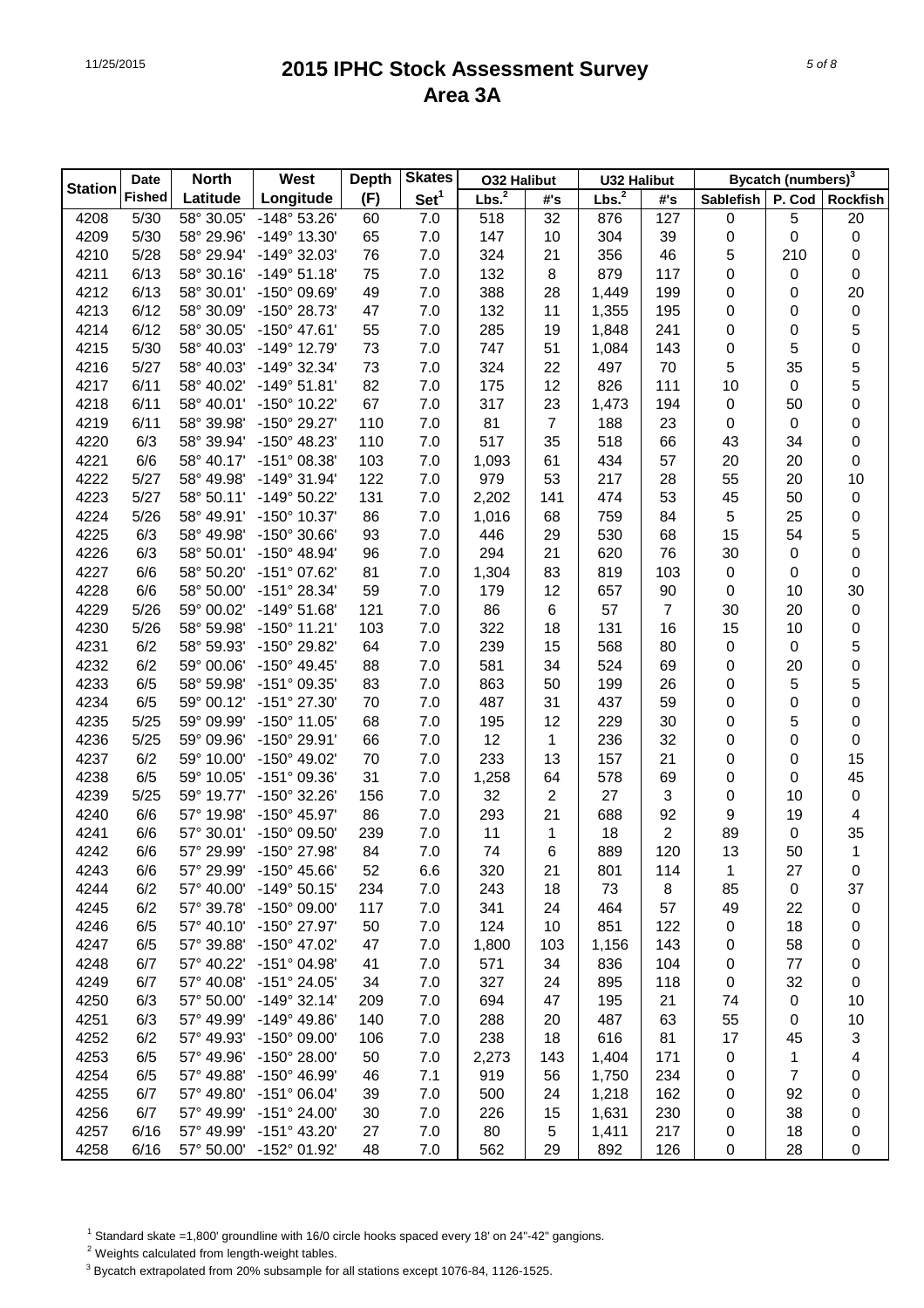|                | Date          | <b>North</b> | West                  | <b>Depth</b> | <b>Skates</b>    | <b>032 Halibut</b> |     | <b>U32 Halibut</b> |     |                  | Bycatch (numbers) <sup>3</sup> |                         |
|----------------|---------------|--------------|-----------------------|--------------|------------------|--------------------|-----|--------------------|-----|------------------|--------------------------------|-------------------------|
| <b>Station</b> | <b>Fished</b> | Latitude     | Longitude             | (F)          | Set <sup>1</sup> | Lbs. <sup>2</sup>  | #'s | Lbs. <sup>2</sup>  | #'s | <b>Sablefish</b> | P. Cod                         | <b>Rockfish</b>         |
| 4259           | 6/3           | 57° 59.98'   | $-149°31.76'$         | 81           | 7.0              | 906                | 62  | 1,125              | 142 | $\pmb{0}$        | 13                             | 0                       |
| 4260           | 6/3           | 58° 00.00'   | -149° 50.95'          | 124          | 7.0              | 432                | 28  | 490                | 58  | 43               | 18                             | $\boldsymbol{0}$        |
| 4261           | 6/4           | 58° 00.00'   | -150° 08.68'          | 121          | 7.0              | 895                | 50  | 573                | 73  | 14               | 37                             | $\overline{\mathbf{c}}$ |
| 4262           | 6/4           | 58° 00.00'   | -150° 28.04'          | 87           | 7.0              | 159                | 13  | 963                | 126 | 6                | 21                             | $\pmb{0}$               |
| 4263           | 6/14          | 58° 00.00'   | -150° 46.91'          | 70           | 7.0              | 1,032              | 68  | 1,390              | 167 | 0                | 22                             | 1                       |
| 4264           | 6/14          | 58° 00.00'   | $-151^{\circ}$ 06.05' | 44           | 7.0              | 528                | 30  | 1,359              | 189 | 0                | 4                              | $\pmb{0}$               |
| 4265           | 6/15          | 57° 59.98'   | $-151^{\circ} 25.14'$ | 42           | 7.0              | 225                | 17  | 1,092              | 153 | 0                | 27                             | $\pmb{0}$               |
| 4266           | 6/15          | 58° 00.00'   | $-151^{\circ}$ 44.16' | 64           | 7.0              | 360                | 26  | 1,306              | 169 | 1                | 32                             | $\pmb{0}$               |
| 4267           | 6/16          | 58° 00.00'   | -152° 03.14'          | 96           | 7.0              | 983                | 55  | 739                | 90  | 1                | 84                             | $\pmb{0}$               |
| 4268           | 6/16          | 57° 59.99'   | $-152^{\circ}$ 21.74' | 111          | 7.0              | 327                | 20  | 303                | 40  | 3                | 137                            | $\pmb{0}$               |
| 4269           | 6/4           | 58° 10.00'   | -150° 10.34'          | 80           | 7.0              | 1,808              | 104 | 925                | 107 | 0                | 11                             | 1                       |
| 4270           | 6/4           | 58° 10.00'   | -150° 28.91'          | 63           | 7.0              | 825                | 61  | 1,379              | 174 | 0                | 18                             | 1                       |
| 4271           | 6/14          | 58° 10.00'   | $-150^{\circ}$ 48.17' | 59           | 7.0              | 125                | 10  | 1,128              | 143 | 0                | 16                             | $\pmb{0}$               |
| 4272           | 6/13          | 58° 09.98'   | $-151°07.51'$         | 77           | 7.0              | 859                | 62  | 1,184              | 151 | 0                | 36                             | $\pmb{0}$               |
| 4273           | 6/15          | 58° 10.00'   | $-151^{\circ} 25.06'$ | 89           | 7.0              | 1,076              | 68  | 940                | 118 | 0                | 60                             | 0                       |
| 4274           | 6/15          | 58° 09.12'   | -151° 42.92'          | 35           | 7.0              | 1,026              | 63  | 1,480              | 182 | 0                | 7                              | $\overline{\mathbf{c}}$ |
| 4275           | 6/13          | 58° 20.00'   | $-150^{\circ}$ 48.15' | 35           | 7.0              | 46                 | 4   | 1,326              | 200 | 0                | 24                             | 0                       |
| 4276           | 6/13          | 58° 20.00'   | $-151^{\circ}$ 07.21' | 68           | 7.0              | 209                | 16  | 1,246              | 162 | 0                | 21                             | 0                       |
| 4277           | 6/11          | 58° 20.00'   | -151° 26.36'          | 37           | 7.0              | 492                | 34  | 1,877              | 242 | 0                | 5                              | 0                       |
| 4278           | 6/11          | 58° 20.00'   | $-151^{\circ}$ 45.12' | 29           | 7.0              | 1,298              | 81  | 1,152              | 141 | 0                | 2                              | 11                      |
| 4279           | 6/13          | 58° 29.98'   | -151° 06.62'          | 52           | 7.0              | 60                 | 5   | 1,338              | 192 | $\boldsymbol{0}$ | 52                             | $\boldsymbol{0}$        |
| 4280           | 6/11          | 58° 30.00'   | $-151^{\circ}$ 27.14' | 92           | 7.0              | 153                | 11  | 955                | 122 | 5                | 57                             | $\boldsymbol{0}$        |
| 4281           | 6/11          | 58° 30.00'   | $-151^{\circ}$ 46.12' | 95           | 7.2              | 1,931              | 126 | 645                | 79  | 12               | 19                             | $\pmb{0}$               |
| 4282           | 6/12          | 58° 40.00'   | $-151^{\circ}$ 27.18' | 100          | 7.0              | 426                | 27  | 328                | 41  | 20               | 34                             | $\pmb{0}$               |
| 4283           | 6/12          | 58° 40.00'   | $-151^{\circ}$ 46.06' | 69           | 7.0              | 1,685              | 82  | 895                | 119 | $\boldsymbol{0}$ | 2                              | 0                       |
| 4284           | 6/12          | 58° 40.00'   | -152° 05.97'          | 69           | 7.0              | 506                | 33  | 599                | 78  | 1                | 7                              | 0                       |
| 4285           | 6/12          | 58° 49.33'   | -152° 05.61'          | 54           | 7.0              | 724                | 34  | 927                | 122 | 0                | 8                              | 50                      |
| 4286           | 6/13          | 56° 19.81'   | -152° 50.00'          | 66           | 6.9              | 560                | 44  | 1,223              | 170 | 0                | 10                             | $\pmb{0}$               |
| 4287           | 6/13          | 56° 20.06'   | -153° 07.90'          | 48           | 6.9              | 248                | 18  | 529                | 75  | 0                | 10                             | $\pmb{0}$               |
| 4288           | 6/14          | 56° 20.00'   | -153° 25.81'          | 32           | 6.9              | 582                | 30  | 581                | 73  | 0                | 0                              | $\pmb{0}$               |
| 4289           | 6/30          | 56° 30.14'   | -152° 15.01'          | 116          | 6.9              | 482                | 34  | 762                | 101 | 0                | $\mathbf 0$                    | 10                      |
| 4290           | 7/8           | 56° 30.12'   | -152° 33.05'          | 146          | 6.9              | 2,166              | 150 | 1,263              | 156 | 5                | 14                             | 14                      |
| 4291           | 7/8           | 56° 29.99'   | -152° 50.83'          | 29           | 7.0              | 1,808              | 88  | 1,390              | 167 | 0                | 0                              | 5                       |
| 4292           | 6/13          | 56° 29.91'   | -153° 08.96'          | 39           | 6.9              | 187                | 15  | 732                | 108 | 0                | 15                             | 0                       |
| 4293           | 6/14          | 56° 29.92'   | -153° 26.98'          | 47           | 7.0              | 248                | 19  | 858                | 130 | $\boldsymbol{0}$ | 5                              | $\mathbf 0$             |
| 4294           | 6/14          | 56° 30.01'   | $-153^{\circ}$ 45.06' | 36           | 7.0              | 593                | 31  | 256                | 34  | 0                | 105                            | 0                       |
| 4295           | 6/30          | 56° 39.98'   | $-151^{\circ}57.17'$  | 32           | 7.0              | 1,218              | 73  | 1,317              | 182 | 0                | 5                              | 0                       |
| 4296           | 6/30          | 56° 39.99'   | -152° 15.03'          | 23           | 6.9              | 708                | 36  | 569                | 72  | 0                | 0                              | 0                       |
| 4297           | 7/8           | 56° 39.97'   | -152° 33.99'          | 77           | 6.9              | 519                | 35  | 289                | 39  | 0                | 5                              | 0                       |
| 4298           | 6/12          | 56° 40.00'   | $-152^{\circ}52.12'$  | 38           | 7.0              | 387                | 23  | 889                | 142 | 0                | 0                              | 0                       |
| 4299           | 6/12          | 56° 40.09'   | -153° 09.94'          | 82           | 6.9              | 442                | 26  | 192                | 24  | 0                | 15                             | 0                       |
| 4300           | 6/15          | 56° 39.98'   | -153° 28.08'          | 77           | 7.0              | 410                | 25  | 270                | 35  | 0                | 10                             | 0                       |
| 4301           | 6/15          | 56° 40.03'   | $-153^{\circ}$ 45.51' | 45           | 6.8              | 446                | 23  | 479                | 64  | 0                | 49                             | 0                       |
| 4302           | 6/29          | 56° 50.01'   | -151° 40.05'          | 164          | 7.0              | 361                | 26  | 488                | 65  | 69               | 0                              | 35                      |
| 4303           | 6/29          | 56° 50.00'   | $-151^{\circ}57.88'$  | 41           | 7.0              | 1,856              | 85  | 1,149              | 147 | 0                | 0                              | 5                       |
| 4304           | 7/7           | 56° 50.03'   | -152° 16.05'          | 52           | 6.9              | 769                | 43  | 775                | 118 | 0                | 59                             | $\pmb{0}$               |
| 4305           | 6/11          | 56° 50.00'   | -152° 35.00'          | 77           | 6.9              | 566                | 38  | 698                | 90  | 0                | 0                              | 0                       |
| 4306           | 6/11          | 56° 49.90'   | -152° 52.92'          | 35           | 6.9              | 242                | 15  | 1,007              | 145 | 0                | 0                              | 0                       |
| 4307           | 6/12          | 56° 49.90'   | -153° 10.98'          | 45           | 7.0              | 1,175              | 75  | 1,142              | 140 | 0                | 20                             | 0                       |
| 4308           | 6/15          | 56° 49.95'   | -153° 28.97'          | 53           | 7.0              | 468                | 32  | 672                | 100 | 0                | 30                             | 0                       |
| 4309           | 6/29          | 56° 59.95'   | $-151^{\circ}$ 40.01' | 41           | 7.0              | 2,681              | 142 | 1,371              | 173 | 0                | 5                              | 5                       |

<sup>1</sup> Standard skate =1,800' groundline with 16/0 circle hooks spaced every 18' on 24"-42" gangions.

2 Weights calculated from length-weight tables.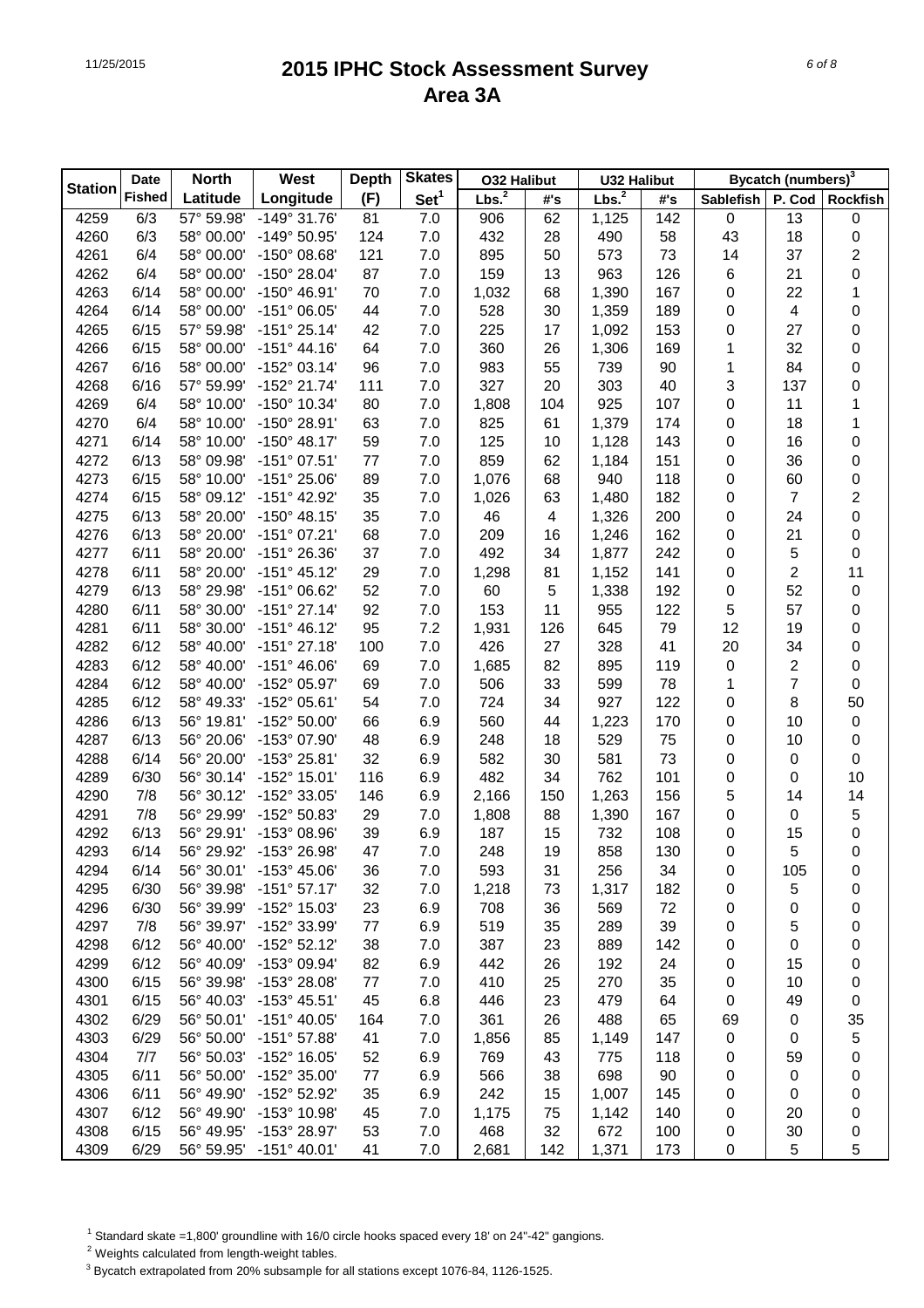|                | <b>Date</b>   | <b>North</b> | West                  | <b>Depth</b> | <b>Skates</b>    | <b>032 Halibut</b> |     | <b>U32 Halibut</b> |     | Bycatch (numbers) <sup>3</sup> |        |                  |
|----------------|---------------|--------------|-----------------------|--------------|------------------|--------------------|-----|--------------------|-----|--------------------------------|--------|------------------|
| <b>Station</b> | <b>Fished</b> | Latitude     | Longitude             | (F)          | Set <sup>1</sup> | Lbs. <sup>2</sup>  | #'s | Lbs. <sup>2</sup>  | #'s | <b>Sablefish</b>               | P. Cod | <b>Rockfish</b>  |
| 4310           | 6/28          | 57° 00.00'   | -151° 59.02'          | 44           | 6.9              | 257                | 13  | 675                | 102 | $\pmb{0}$                      | 59     | $\boldsymbol{0}$ |
| 4311           | 7/7           | 56° 59.94'   | -152° 16.98'          | 42           | 6.8              | 328                | 20  | 833                | 124 | $\pmb{0}$                      | 19     | 0                |
| 4312           | 7/7           | 57° 00.01'   | -152° 34.88'          | 83           | 6.8              | 880                | 56  | 735                | 92  | 0                              | 34     | 0                |
| 4313           | 6/11          | 56° 59.84'   | -152° 53.97'          | 62           | 7.0              | 621                | 36  | 534                | 79  | 0                              | 94     | 0                |
| 4314           | 6/27          | 57° 10.00'   | $-151^{\circ}$ 04.15' | 207          | 6.9              | 256                | 18  | 300                | 36  | 98                             | 0      | 15               |
| 4315           | 6/27          | 57° 09.98'   | $-151^{\circ} 21.71'$ | 70           | 7.0              | 1,021              | 72  | 1,360              | 174 | $\pmb{0}$                      | 74     | $\pmb{0}$        |
| 4316           | 6/28          | 57° 09.98'   | $-151^{\circ}$ 41.03' | 40           | 7.0              | 515                | 30  | 745                | 106 | $\pmb{0}$                      | 45     | 0                |
| 4317           | 6/28          | 57° 10.00'   | $-151^{\circ}58.91'$  | 38           | 6.9              | 781                | 38  | 1,310              | 172 | 0                              | 5      | 0                |
| 4318           | 7/6           | 57° 09.98'   | -152° 18.20'          | 43           | 6.9              | 345                | 21  | 690                | 100 | 0                              | 74     | 0                |
| 4319           | 7/6           | 57° 10.02'   | -152° 35.70'          | 52           | 6.8              | 240                | 14  | 308                | 50  | 0                              | 39     | 0                |
| 4320           | 6/26          | 57° 20.00'   | -151° 03.54'          | 50           | 6.9              | 929                | 53  | 1,145              | 159 | 0                              | 15     | 15               |
| 4321           | 6/27          | 57° 19.93'   | -151° 22.98'          | 73           | 6.9              | 1,908              | 108 | 1,090              | 146 | 0                              | 25     | $\pmb{0}$        |
| 4322           | 7/5           | 57° 19.99'   | $-151^{\circ}$ 41.24' | 34           | 6.9              | 580                | 24  | 632                | 97  | 0                              | 34     | 0                |
| 4323           | 7/5           | 57° 20.15'   | -151° 59.99'          | 40           | 6.9              | 131                | 7   | 487                | 73  | 0                              | 64     | 0                |
| 4324           | 7/6           | 57° 20.08'   | -152° 17.59'          | 22           | 6.9              | 1,394              | 60  | 96                 | 12  | $\pmb{0}$                      | 5      | 0                |
| 4325           | 6/26          | 57° 29.91'   | -151° 04.98'          | 44           | 7.0              | 506                | 31  | 1,008              | 146 | 0                              | 40     | 0                |
| 4326           | 6/26          | 57° 29.91'   | -151° 22.98'          | 46           | 6.9              | 335                | 23  | 721                | 103 | $\pmb{0}$                      | 142    | 0                |
| 4327           | 7/3           | 57° 29.88'   | $-151^{\circ}$ 42.05' | 58           | 7.0              | 165                | 11  | 677                | 97  | $\pmb{0}$                      | 84     | 0                |
| 4328           | 7/5           | 57° 30.11'   | -152° 01.00'          | 27           | 6.9              | 3,427              | 140 | 403                | 53  | $\pmb{0}$                      | 10     | 0                |
| 4329           | 7/3           | 57° 39.98'   | -151° 43.55'          | 36           | 6.9              | 302                | 21  | 744                | 103 | $\pmb{0}$                      | 39     | 0                |
| 4330           | 7/3           | 57° 39.98'   | -152° 01.21'          | 90           | 6.9              | 932                | 51  | 444                | 56  | 0                              | 108    | 0                |
| 4331           | 6/5           | 57° 30.11'   | -154° 54.92'          | 127          | 6.9              | 312                | 22  | 658                | 89  | 10                             | 69     | 0                |
| 4332           | 6/6           | 57° 40.02'   | -154° 34.91'          | 119          | 6.8              | 258                | 18  | 160                | 21  | $\pmb{0}$                      | 44     | 0                |
| 4333           | 6/5           | 57° 39.77'   | -154° 54.00'          | 128          | 6.9              | 455                | 24  | 135                | 16  | 0                              | 69     | 0                |
| 4334           | 6/5           | 57° 39.96'   | -155° 13.20'          | 163          | 6.9              | 585                | 39  | 353                | 46  | 5                              | 25     | 0                |
| 4335           | 6/7           | 57° 50.02'   | -154° 15.04'          | 114          | 7.0              | 561                | 40  | 287                | 36  | 0                              | 10     | 0                |
| 4336           | 6/6           | 57° 49.93'   | -154° 33.97'          | 127          | 6.9              | 586                | 31  | 239                | 33  | 0                              | 15     | 0                |
| 4337           | 6/6           | 57° 50.04'   | -154° 52.98'          | 159          | 7.0              | 360                | 20  | 193                | 24  | 0                              | 0      | 0                |
| 4338           | 6/8           | 58° 00.06'   | -153° 37.00'          | 91           | 6.9              | 833                | 53  | 432                | 58  | 0                              | 15     | 0                |
| 4339           | 6/7           | 57° 59.92'   | $-153^{\circ} 56.00'$ | 109          | 6.9              | 604                | 37  | 187                | 23  | 0                              | 10     | 0                |
| 4340           | 6/7           | 57° 59.72'   | $-154^{\circ}$ 14.15' | 127          | 6.8              | 244                | 13  | 100                | 12  | 0                              | 15     | 0                |
| 4341           | 6/8           | 58° 10.01'   | -153° 18.95'          | 67           | 6.9              | 151                | 10  | 395                | 58  | 0                              | 118    | 0                |
| 4342           | 6/8           | 58° 09.90'   | -153° 37.98'          | 108          | 6.9              | 601                | 29  | 96                 | 12  | $\pmb{0}$                      | 5      | 0                |
| 4343           | 6/4           | 58° 09.90'   | -153° 56.95'          | 116          | 7.0              | 766                | 39  | 401                | 44  | 0                              | 5      | 0                |
| 4344           | 6/18          | 58° 20.12'   | -153° 19.87'          | 96           | 7.0              | 232                | 15  | 74                 | 10  | 0                              | 0      | $\mathsf 0$      |
| 4345           | 6/4           | 58° 19.89'   | -153° 39.06'          | 97           | 6.9              | 499                | 31  | 181                | 25  | 0                              | 25     | 0                |
| 4346           | 6/4           | 58° 20.02'   | -153° 58.08'          | 43           | 6.9              | 238                | 15  | 360                | 54  | 0                              | 74     | 0                |
| 4347           | 6/19          | 58° 30.01'   | -153° 01.96'          | 90           | 7.0              | 594                | 38  | 251                | 32  | 0                              | 5      | 0                |
| 4348           | 6/18          | 58° 29.81'   | $-153^{\circ}$ 21.15' | 98           | 6.8              | 222                | 14  | 97                 | 13  | 0                              | 5      | 0                |
| 4349           | 6/18          | 58° 29.96'   | $-153^{\circ}$ 41.04' | 62           | 6.9              | 922                | 31  | 189                | 24  | 0                              | 34     | 0                |
| 4350           | 6/20          | 58° 40.21'   | -152° 44.09'          | 108          | 7.0              | 309                | 20  | 417                | 55  | 0                              | 25     | 0                |
| 4351           | 6/19          | 58° 40.00'   | -153° 03.13'          | 89           | 7.0              | 1,466              | 59  | 298                | 38  | 0                              | 25     | 0                |
| 4352           | 6/19          | 58° 40.01'   | -153° 22.93'          | 32           | 7.0              | 612                | 32  | 184                | 30  | 0                              | 59     | 0                |
| 4353           | 5/29          | 58° 49.92'   | -152° 26.04'          | 97           | 7.0              | 97                 | 5   | 102                | 12  | 0                              | 25     | 0                |
| 4354           | 6/20          | 58° 49.95'   | -152° 45.02'          | 102          | 7.0              | 698                | 42  | 319                | 42  | 0                              | 25     | 0                |
| 4355           | 6/20          | 58° 49.94'   | -153° 03.91'          | 88           |                  | 669                |     | 385                | 51  |                                | 5      |                  |
| 4356           | 5/28          | 59° 00.00'   | $-151^{\circ}$ 47.84' | 72           | 6.9<br>6.8       | 95                 | 30  | 132                | 18  | 0                              |        | 0                |
|                | 5/28          |              |                       |              |                  |                    | 6   |                    | 72  | 0                              | 0      | 0                |
| 4357           |               | 59° 00.01'   | -152° 06.86'          | 77           | 6.8              | 651                | 32  | 575                |     | 0                              | 19     | 0                |
| 4358           | 5/29          | 59° 00.06'   | -152° 26.99'          | 80           | 7.0              | 187                | 9   | 205                | 28  | 0                              | 10     | 0                |
| 4359           | 6/21          | 59° 00.00'   | -152° 46.82'          | 93           | 6.9              | 1,104              | 69  | 379                | 48  | 0                              | 44     | 0                |
| 4360           | 6/21          | 59° 00.03'   | -153° 04.53'          | 85           | 6.9              | 91                 | 6   | 80                 | 11  | 0                              | 5      | 0                |

<sup>1</sup> Standard skate =1,800' groundline with 16/0 circle hooks spaced every 18' on 24"-42" gangions.

2 Weights calculated from length-weight tables.